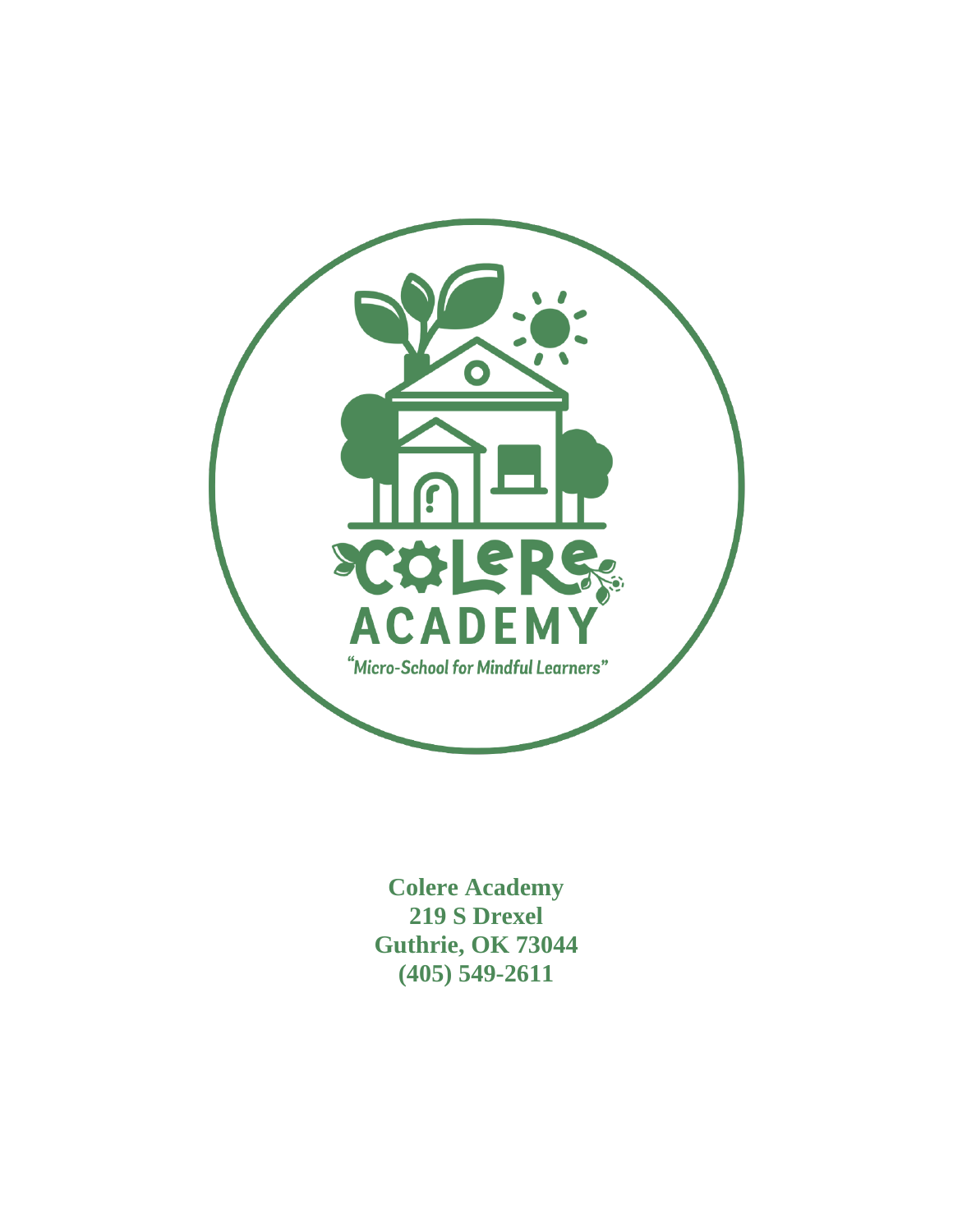Dear Parents and Students,

#### *"What greater work is there than training the mind and forming the habits of the young?" St. John Chrysostom*

Welcome to Colere Academy! In choosing Colere, you have demonstrated a commitment to the education of your children and the skills they will need to be mindful adults.

The Parent/Student Handbook reflects the policies of Colere Academy for the 2020-2021 school year. *Please read this document carefully and sign the attached agreement.* This agreement states that you intend to abide by the policies of Colere Academy during the 2020-2021 school year.

The faculty of Colere Academy looks forward to working with you to promote academic excellence and personal development.

Together we pray that God, who has begun this good work in us, may carry it through to completion.

God bless you,

Jacque Cock

Jacque Cook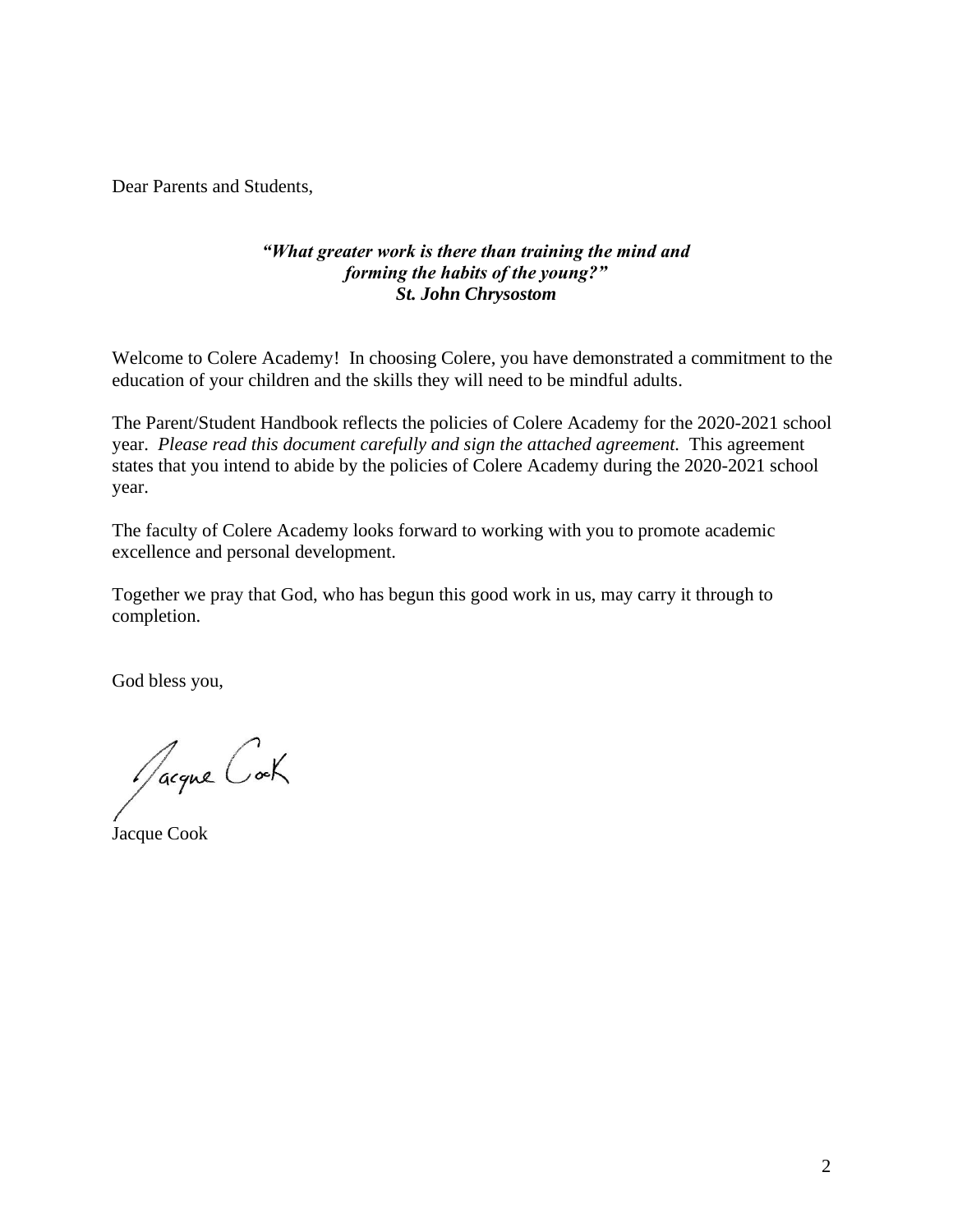*Welcome Letter*……page 2

*Content/Index* ……page 3

#### *The School and Administration* ……page 5

Mission Statement Vision Statement Principal as Chief Administrator Accreditation

#### *Admission Information* ……page 6-7

Admission Age Admissions Priority Admissions Requirements Grade Placement Nondiscriminatory Policy Financial Obligations

*Parents Role in Education* ……page 8-9 Parent Responsibilities Custodial Responsibility

#### *Academic Information* ……page 10-12

Cheating **Conferences** Curriculum & Curriculum Assistance Grading Scale Homework Homework due to Vacations/ Planned Absences Homework due to Illness Promotion & Retention Report Card & Progress Reports Student Records Study Trips

*Health Services* ……page 13-18 Accidents and Serious Illness at School Allergies Charter for the Protection of Children/Youth Child Abuse & Neglect Drug & Alcohol HIV/AIDS Illness/Health Issues/Contagious Diseases Immunization Requirements Medicine-Administration Meningococcal Meningitis Student Health Screenings Tobacco Free Policy

*Dress Code* ……page 19

*Discipline* ……page 20-23 Code of Conduct Classroom Management School Discipline Cycle

#### *General Information* ……page 23-34 Absences & Tardies

Asbestos Management Before & Aftercare Bicycles Birthdays Blogs Bullying & Cyberbullying Cell Phones Computer & Internet Usage Internet Access Crisis Plan Christian Due Process Emergency Drills **Gifts** Gum Harassment Home & School Connection Life-threatening Situation Lost & Found Off Campus Conduct Office Records Parties Pet Policy Playground Rules School Hours School Property School Safety Service Projects Searches Sexting **Snacks** Student Directory Student Records Stuff Brought from Home Supply Lists Texting Title IX Transfer of Students Visitors Volunteers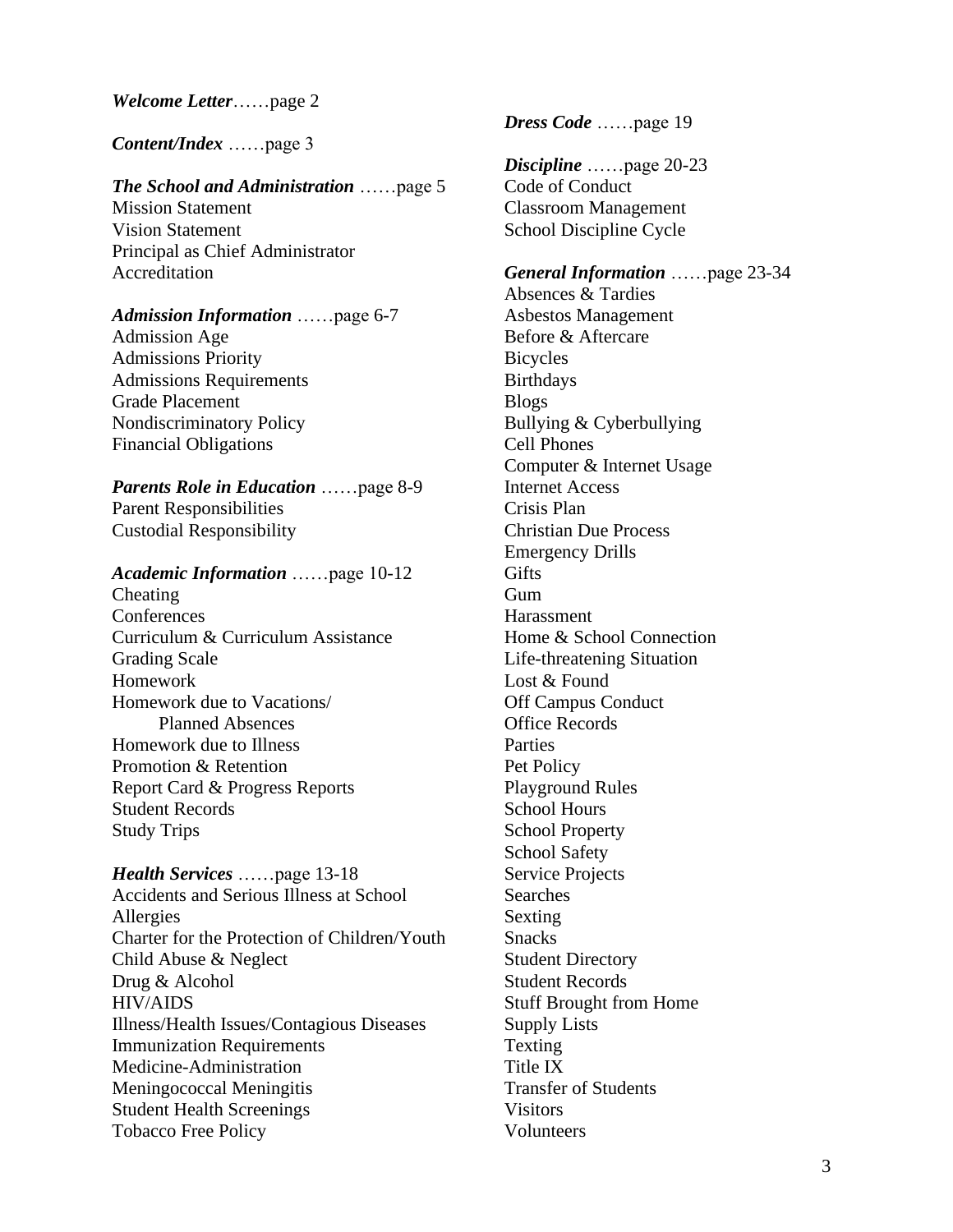Weapons Weather Emergencies

*Appendix* ……35 Health Policy Covid Release Covid Procedures Flowchart Handbook Acknowledgement Form

## *Vision Statement*

The vision of Colere Academy is to create a school atmosphere in which students are exposed to and practice skills that will prepare them for work and ultimately life.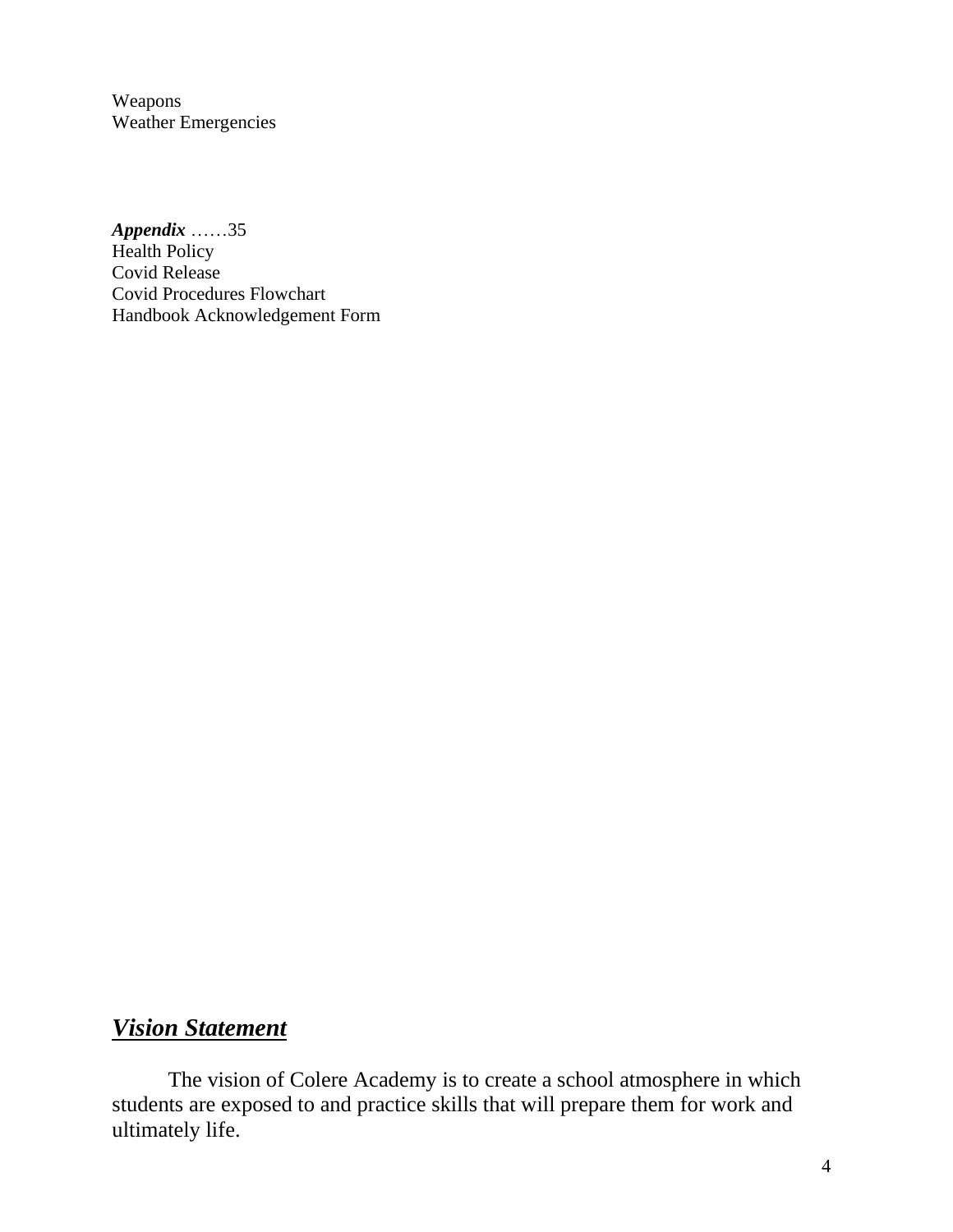Learning Skills: Critical Thinking, Creativity, Collaboration, Communication Literacy Skills: Information, Media, Technology Life Skills: Flexibility, Leadership, Productivity, Social

### *Mission Statement*

Education that develops deep understanding forms the whole person, mind, body and soul; therefore, the mission of Colere Academy is to cultivate wonder and love for all that is genuinely true, good and beautiful.

## *Principal as Chief Administrator*

The Principal is the Chief Administrator of the school. When the principal is away from the building, the assistant principal and/or appointee assumes responsibility for the routine operations of the school.

### *Accreditation*

Colere Academy is not an accredited school. However, during the 2020- 2021 school year steps will be taken in the process of becoming an accredited school in the State of Oklahoma.

## *Admission Information*

*Admission Age*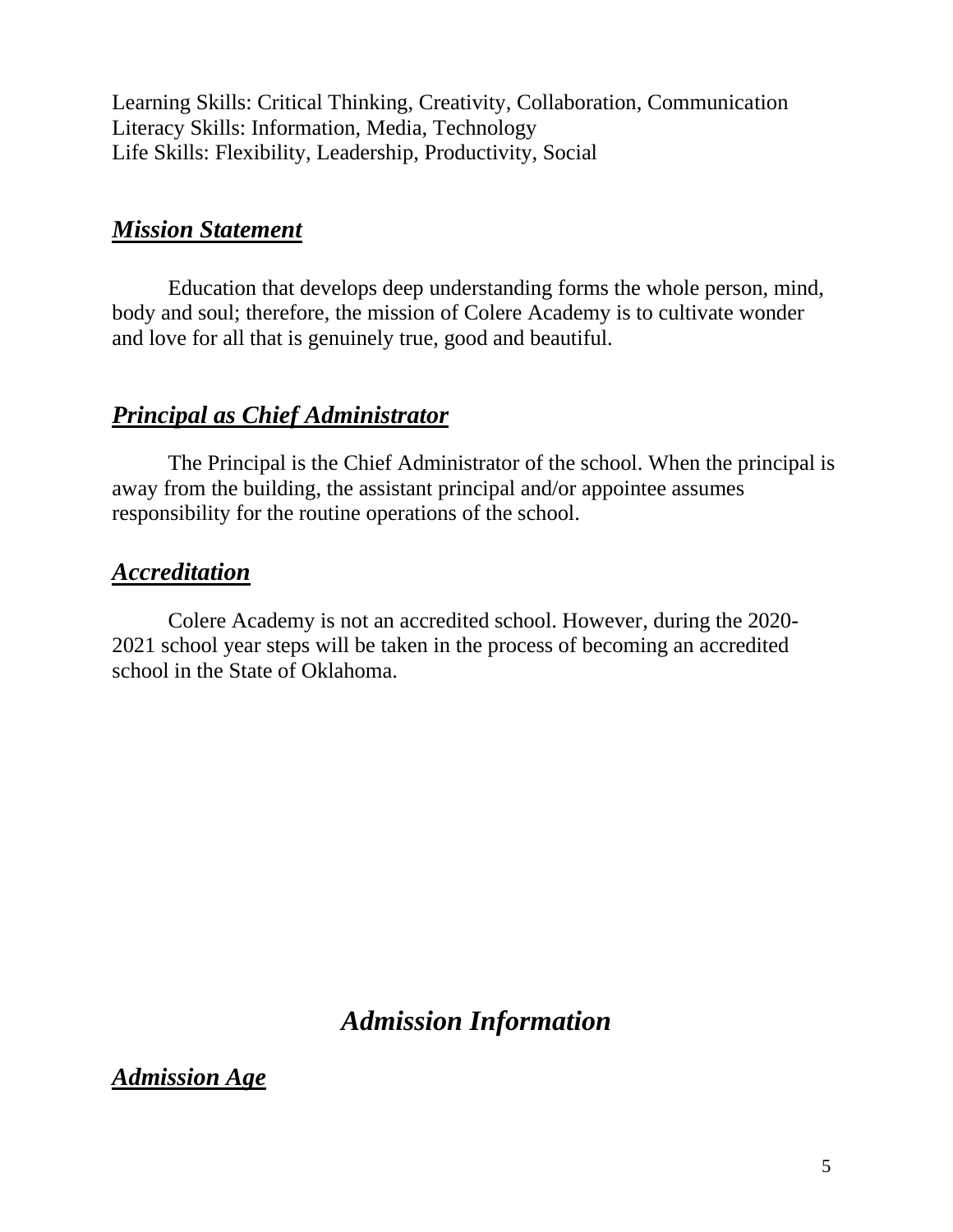Kindergarten-five years of age on or before September 1 and demonstration of readiness. 1st grade-six years of age on or before September 1 (School Laws of OK, Section 14). Students will be conditionally accepted into Kindergarten with full acceptance contingent on displayed readiness.

### *Admissions Priority*

The priority of admissions is on a 1st come, 1st serve basis with special consideration given to families with children already enrolled in the school.

### *Admission Requirements*

At the time of registration, all new students seeking admission to Colere Academy are considered on the basis of the parent and student applications and the family interview. Colere Academy is a non-traditional learning atmosphere and may not be an appropriate fit for all students and families.

Requirements include:

\*Health Records \*Birth Certificate \*Report Cards \*Copies of any custody agreements \*Standardized Test Results \*Record of IEP

\*Students enrolled are required to have *Current Immunization Records* on file in the school office.

DTP/Dtap (Diphtheria, Tetanus, and Pertussis) 5 doses OPV/IPV (Polio) 4 doses MMR (Measles, Mumps, Rubella) 2 doses Var (Varicella) 1 dose HIB (Hemophilus Influenza) 4 doses Hep B (Hepatitis B) 3 dose Hep A (Hepatitis A)2 doses (one dose at ages 4 to 6, and then another dose one month later) TDap- booster before entering the 7th grade Students applying for Admission in Grades 1-8 must present a copy of the current report cards, standardized test results, IEP, etc. These will be reviewed to help determine whether the program at Colere Academy will meet the educational needs of the students.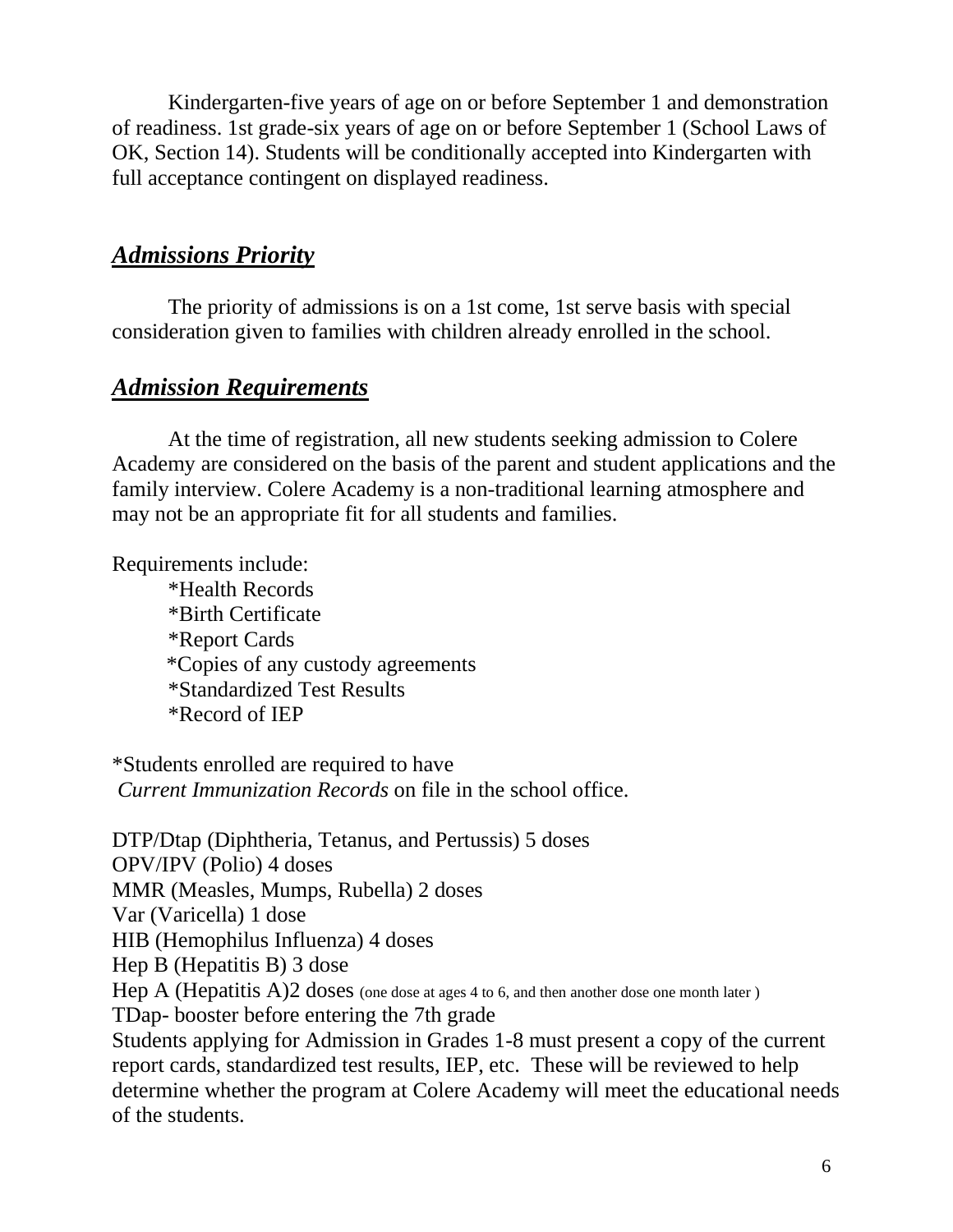All new students will be given a trial period of not less than one semester. If during this trial period there are any problems, a student may be asked to withdraw his/her attendance at Colere Academy. The recommendation and decision of the school is final.

### *Grade Placement*

Students are assigned a grade level based upon their academic performance, testing, teacher observation and age. Since students have areas of strength and weakness students may be working at various levels from one curriculum area to the next. Since Colere Academy is a student centered learning environment the needs of individual students are more easily met.

### *Nondiscriminatory Policy*

Colere Academy does not discriminate on the basis of race, color, sex, ethnicity, national origin, or disability in the administration of its educational policies and other school-administered programs, including student admission.

### *Financial Obligations*

#### **FINANCIAL ASSISTANCE FORMS are available upon request. Tuition and fees are paid through Paypal or in person.**

#### **Payment Options:**

- Pay in full by August 1 (3% discount), or
- Pay  $\frac{1}{2}$  annual tuition by August 1, and the remainder by January 1, or
- Pay ¼ annual tuition by Aug. 1, Nov. 1, Jan. 1 and April 1, or
- 12 monthly payments beginning in August.

#### **Enrollment/Re-Enrollment**

- The \$100.00 Enrollment Fee for new students must be submitted with the application.
- All Enrollment Fees are **NON-REFUNDABLE**.

#### **Withdrawal Policy**

- Families must notify the school in writing if a student is withdrawn from the school.
- Registered students who withdraw during the first quarter are responsible for 2/4 of the full tuition amount.
- Registered students who withdraw during the  $2<sup>nd</sup>$  quarter are responsible for  $3/4$  of the full tuition amount.
- Registered students who withdraw during the  $3<sup>rd</sup>$  or  $4<sup>th</sup>$  quarter are responsible for the full tuition amount.
- The school will not forward records for students who withdraw with an outstanding balance.

## *Parents Role in Education*

We, at Colere Academy, consider it a privilege to work with parents in the education of children because we believe parents are the primary educators of their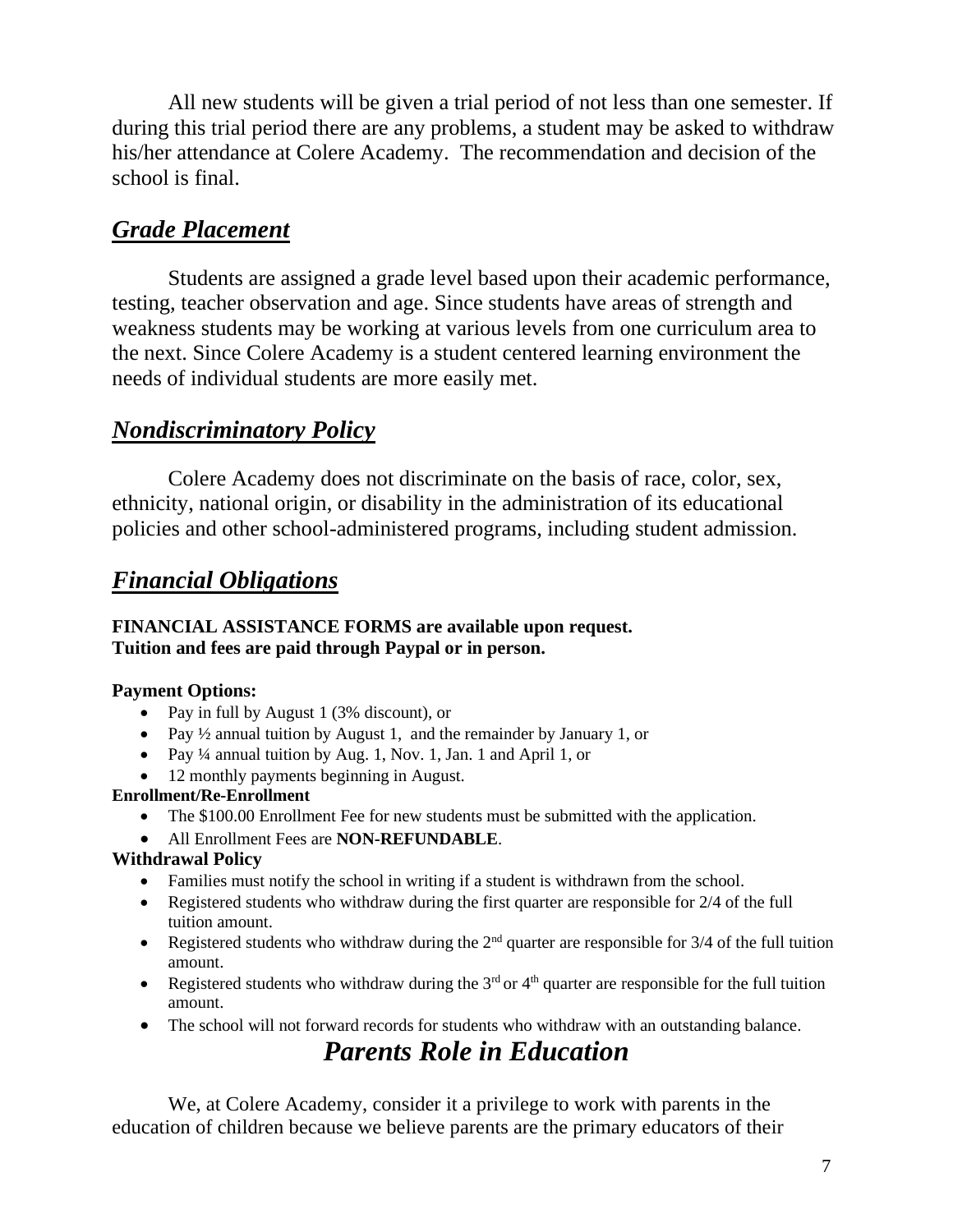children. Therefore, it is your right and your duty to become the primary role models for the development of your child's life---physically, mentally, spiritually, emotionally, and psychologically.

Once you have chosen to enter into a partnership with us at Colere Academy, we trust you will be loyal to this commitment. During these formative years (K to 8), your child needs constant support from both parents and faculty in order to develop his/her moral, intellectual, social, cultural, and physical endowment. Neither parents nor teachers can afford to doubt the sincerity of the efforts of their educational partner in the quest of challenging, yet nourishing, the student to reach his/her potential. It is vital that both parents and teachers remember that allowing oneself to be caught between the student and the other partner will never have positive results. If there is an incident at school, you as parents must make investigation of the complete story your first step. Evidence of mutual respect between parents and teachers will model good mature behavior and relationships. Talking negatively about a child's teacher at home will only create an attitude of distrust toward the teacher, the school, and the parent.

Students are naturally eager to grow and learn. However, sometimes in the process of maturation new interests may cause them to lose focus. As this natural process occurs, the student needs both understanding and discipline. At times, your child may perceive discipline as restrictive. However, it is boundaries and limits which provide a young person with both guidance and security.

It is essential that a child take responsibility and be accountable for classwork, long-term assignments, assessments, service projects, and all other assignments. Parents are encouraged to let their child experience a logical consequence for an inappropriate action or behavior.

 Together, let us begin this year with a commitment to partnership as we support one another in helping your child to become the best person he/she is capable of becoming.

### *Parent Responsibilities*

As partners in the educational process Colere Academy, we ask parents: To set rules, times, and limits so that your child:

- Gets to bed early on school nights;
- Arrives at school on time and is picked up on time at the end of the day;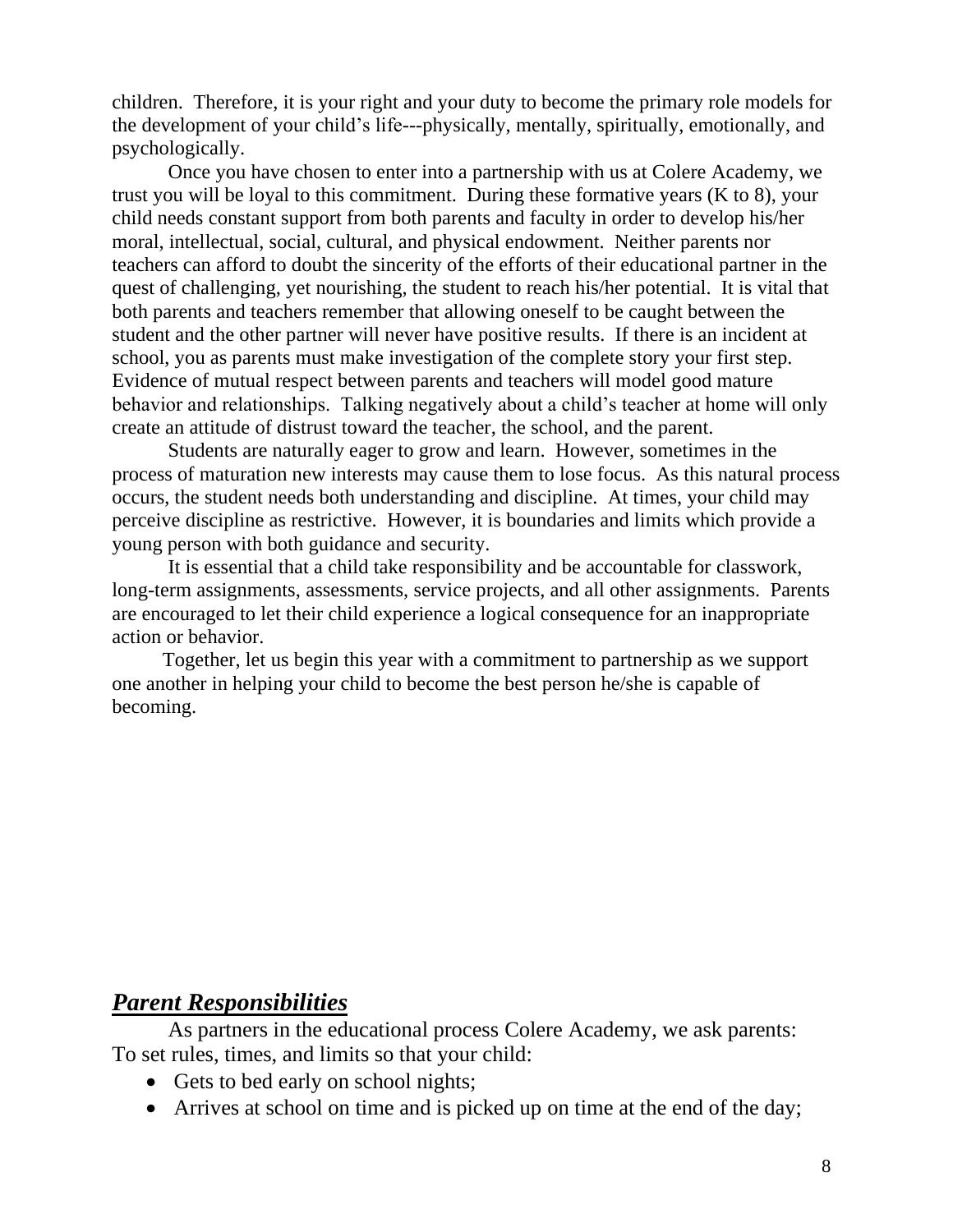- Is dressed according to the school dress code;
- Has a nutritional sack lunch every day.

To actively participate in school activities such as Parent-Teacher Conferences;

To see that the student pays for any damage to school books or property due to carelessness or neglect on the part of the student;

To notify the school with a written note when the student has been absent or tardy;

To notify the school office of any changes of address or important phone numbers;

To meet all financial obligations to the school;

To inform the school of any special situation regarding the student's well-being, safety, and health;

To read school notes and newsletters and to show interest in the student's total education;

To support the educational goals of the school;

To support and cooperate with the discipline policy of the school;

To treat teachers with respect and courtesy in discussing student problems.

### **All families are expected to do a minimum of 25 volunteer hours for the school year.**

## *Custodial Responsibility*

If parents are divorced or separated, the school presumes that both parents have access to the child and his/her educational records, unless one parent provides legal evidence that he or she has the sole right. **It is the responsibility of the parents to share any official custodial information determined through the courts. Official custodial agreements will be kept in a confidential file in the office of the Principal.**

*Academic Information*

## *Cheating*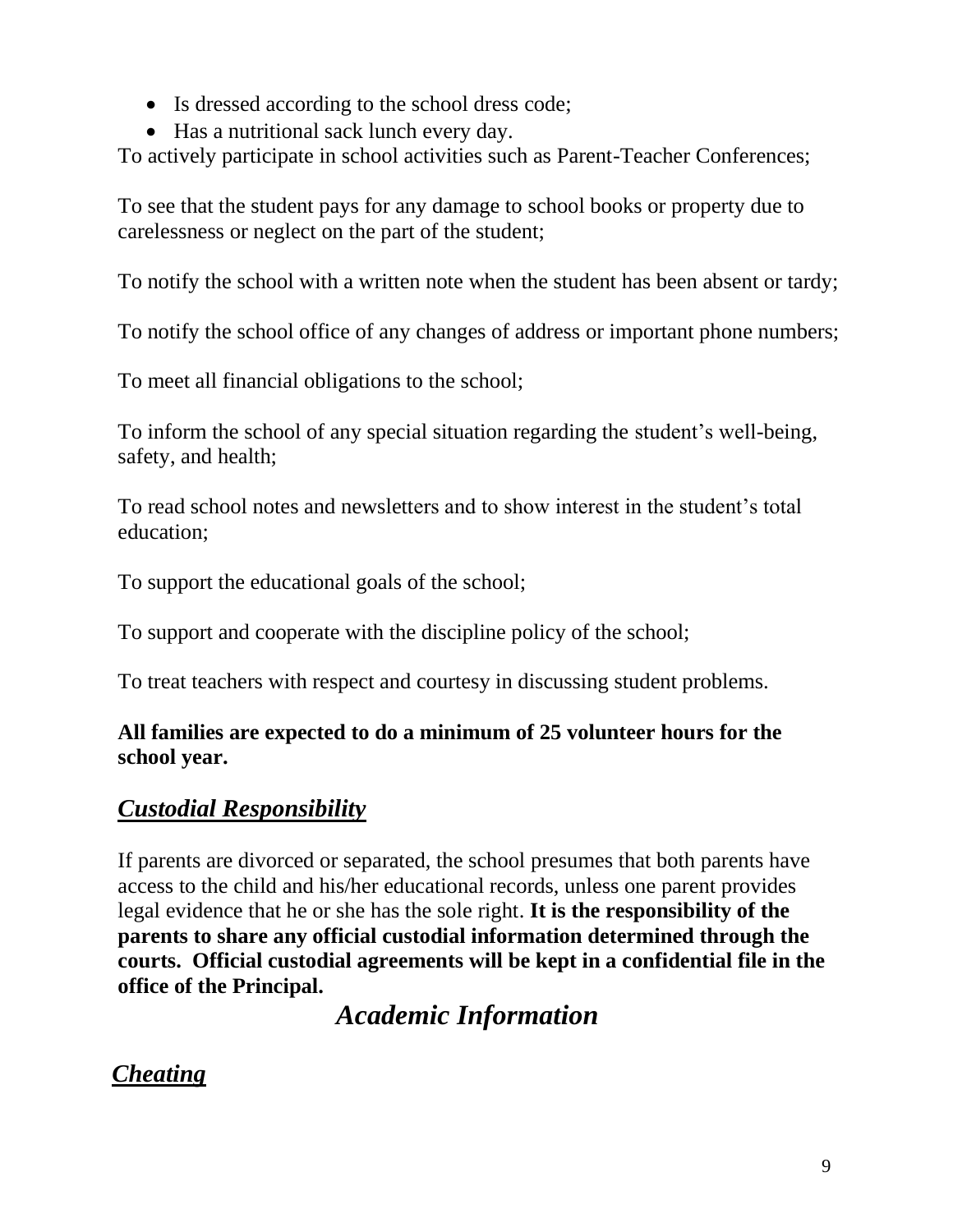Cheating of any type will not be tolerated. Cheating will be viewed as an opportunity for teaching how it affects the cheater and the people around them.

## *Conferences - Parent/Teacher/Student*

Parent-teacher conferences are held each year. The conferences provide the opportunity to discuss and explore various aspects of the student's growth and development. Because learning is ultimately the responsibility of the student, students are encouraged to attend the conferencing sessions. Parents requiring additional conferences during the school year may make arrangements with the teacher.

### *Curriculum*

Colere Academy curriculum is consistent with the State of Oklahoma guidelines.

Colere Academy offers students opportunities for growth in the following major subjects: Math, English Language Arts, Science, Social Studies, Computer Literacy, Fine Arts, and Handwriting.

### *Grading Scale*

Students will receive feedback regarding their progress towards meeting their academic goals. Should a student transfer, an academic transcript can be provided upon request.

## *Homework*

Formal homework will not be assigned; however, students may be asked or choose to continue working on projects or assignments at home.

### *Vacations/Planned Absences*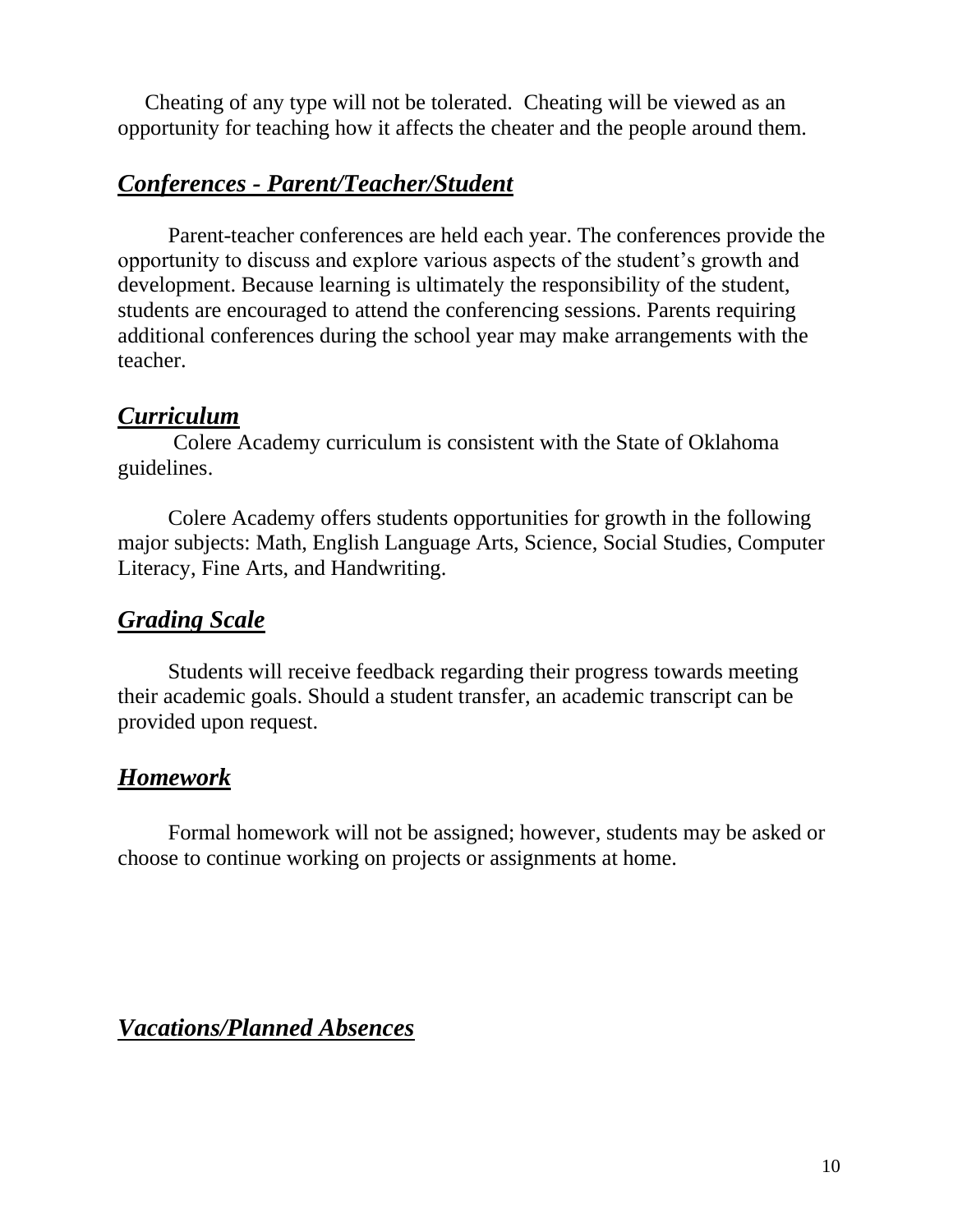A minimum of one week notice is required for vacations or planned absences. A distance learning plan will be developed in order to minimize disruption to learning.

### *Homework Policy Due to Illness*

For short absences, students should be encouraged to continue working on ongoing projects or online assignments if they are able.

### *Promotion and Retention Policy*

Advancement to the next grade is based on a student's daily performance, test results, recommendations of teachers, and the student's ability to complete work successfully on a more advanced level.

### *Report Cards/Progress Reports*

Report Cards will take the form of portfolios and will be discussed at scheduled conferences. Ongoing progress and academic issues will be discussed as needed.

### *Student Records*

Student records are maintained in accordance with the Family Educational Rights and Privacy Act. The child's records and cumulative files are available for inspection by parents/guardians. Colere Academy abides by the *Buckley Amendment.* If parents wish their child's academic progress to be shared with other professionals (tutors, etc.) or alternate family members (stepparents, grandparents, etc.), a signed release form must be on file in the school office.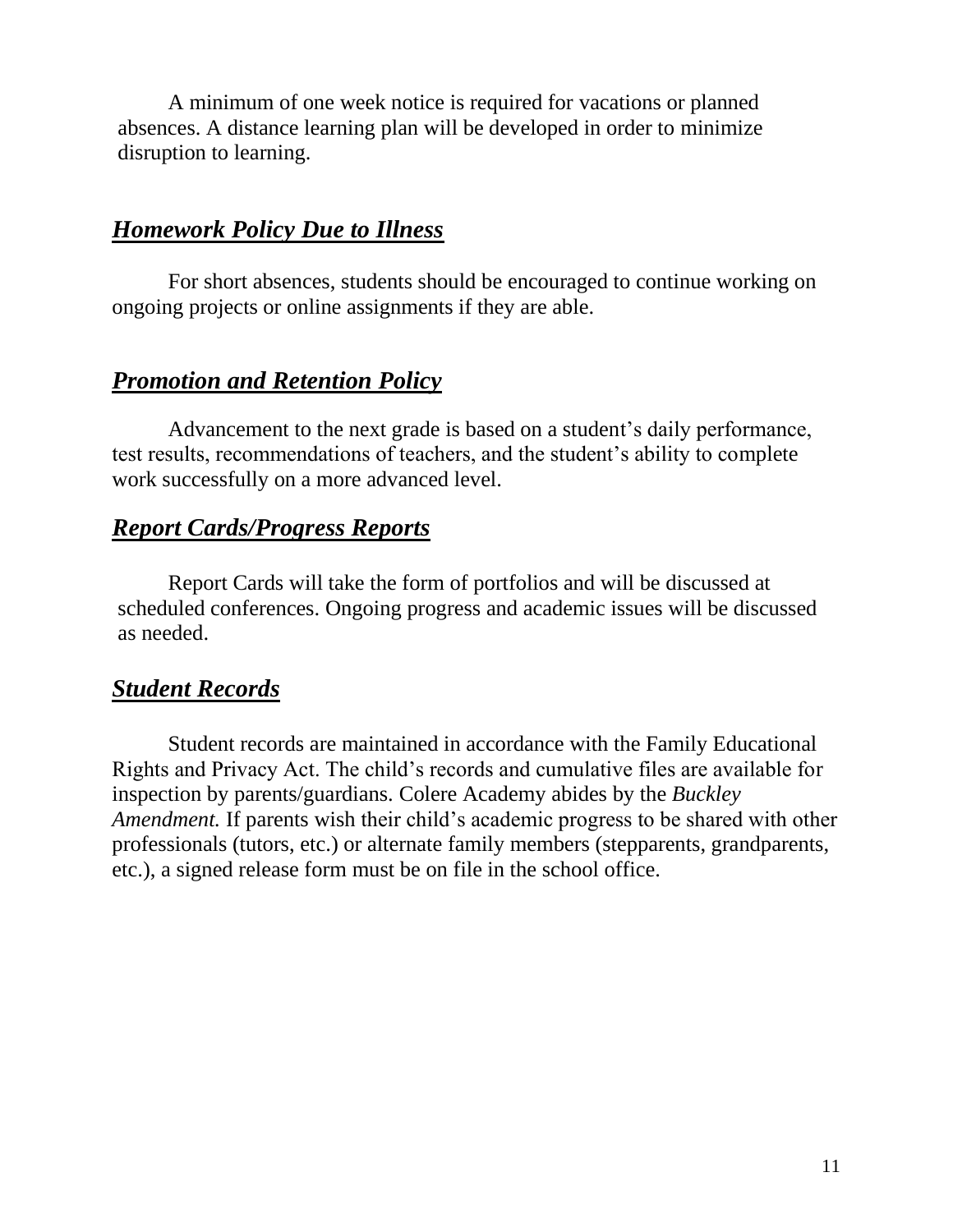### *Study Trips (Field Trips)*

Study trips are scheduled during the school year to enhance the curriculum and to expose our students to cultural opportunities, community service and the resources of the community. These trips are re-evaluated each year to determine the compatibility with curricular goals. The children will be transported according to all federal, state, and city safety regulations and laws regarding the transportation of children. The teacher may refuse to allow any student to participate or may request that a student's parent accompany their child on the study trip to insure everyone's safety. Parents may be required to pick up a student from a study trip destination if the student engages in any behavior that endangers the student(s) or jeopardizes the reputation of our school. Use of seatbelts is required for all passengers. Unscheduled stops and viewing of any videos while in transit are prohibited. An official school permission form signed by the parent or legal guardian is required for every study trip in which a student participates. Verbal permission, a phone call, fax or handwritten note to go on a trip are not acceptable. A blank copy of the Study Trip form is available at the end of this handbook. The official form must be signed and returned to school by the date identified on the form. Unless otherwise specified, students will wear their school t-shirt on all study trips. An adequate number of responsible adults will accompany the students in accordance with safety guidelines. Parents volunteering to chaperone and drive students are required to have a background check on file with the school and have no siblings in attendance. Drivers must be 25 years of age, sign a Study Trip Driver Agreement form (at the end of handbook), supply a copy of their driver's license and current vehicle insurance. The driver must be named on the insurance verification. Parents volunteering to drive must have all paperwork in to the office no later than return date for the permission slip. A trip may be cancelled if there are not enough validated drivers. All money collected for field trips is non-refundable. Cell phones are not permitted for students during study trips unless otherwise directed by the teacher or administration. **Beginning November 1, 2015, any student four years of age or younger may only be transported on a school study trip in a properly installed car seat with a harness provided by the student's family. Any student under the age of 8 years may only be transported on a school study trip with a booster seat provided by the student's family on the day of the off-campus trip. The school cannot transport any student without the proper child restraint.**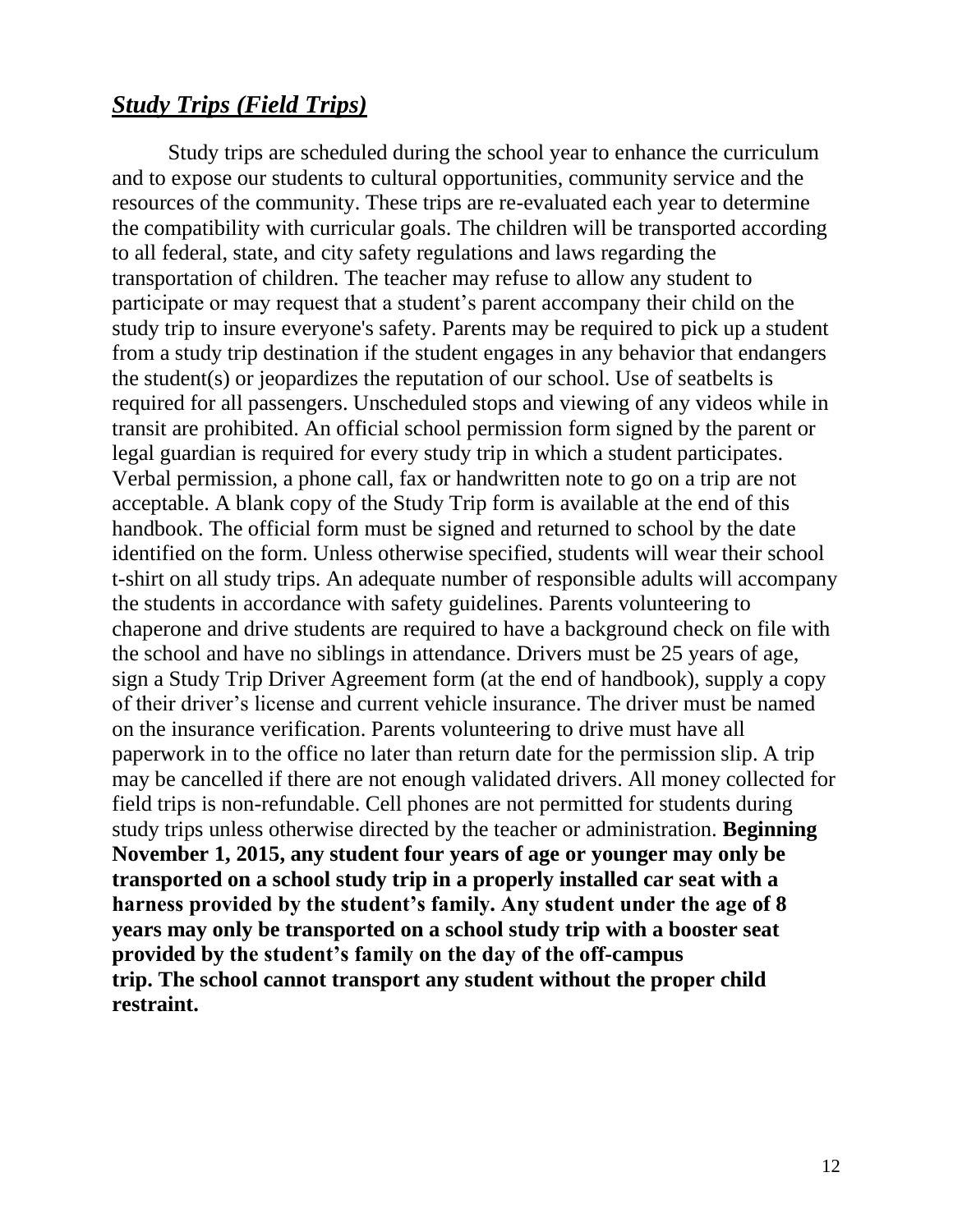## *Health Services*

#### *Accidents and Serious Illness at School*

At enrollment, parents complete a medical authorization form giving permission to proceed with emergency medical care for their children if necessary. In addition, parents are provided information about concussion awareness and sudden cardiac arrest. When a student becomes ill or has a serious accident, the Principal, Assistant Principal, or delegate will contact the parent or guardian immediately and make arrangements for medical care. If the parent or guardian cannot be reached, and/or if the child's condition demands immediate attention, administrative personnel will call for emergency medical help (911) and will direct standard 1st aid procedures by a qualified person if these are essential to the student's well being. The date, time, circumstances, witnesses and action taken will be documented. In the event of accidents or illness involving a student in any grade requiring emergency care, a staff person from the school will accompany the student to the hospital where parents will be met. In case of an accident at school, emergency 1st aid will be administered and parents/guardians will be notified. If the school is unable to reach a parent, emergency phone numbers will be used. Law enforcement will be notified if deemed appropriate.

### *Allergy Policy*

We recognize that asthma is a serious condition affecting many school children and welcome all pupils with asthma. The school encourages children with asthma to achieve their potential in all aspects of school life by having a clear policy that is understood by school staff and pupils. Teachers and new staff are also made aware of the policy.

#### *1. Asthma Medication*

Immediate access to reliever inhalers is vital. Children are encouraged to carry their reliever inhaler. Parents are asked to ensure that the school is provided with a labeled spare reliever inhaler. All inhalers must be labeled with the child's name by the parent.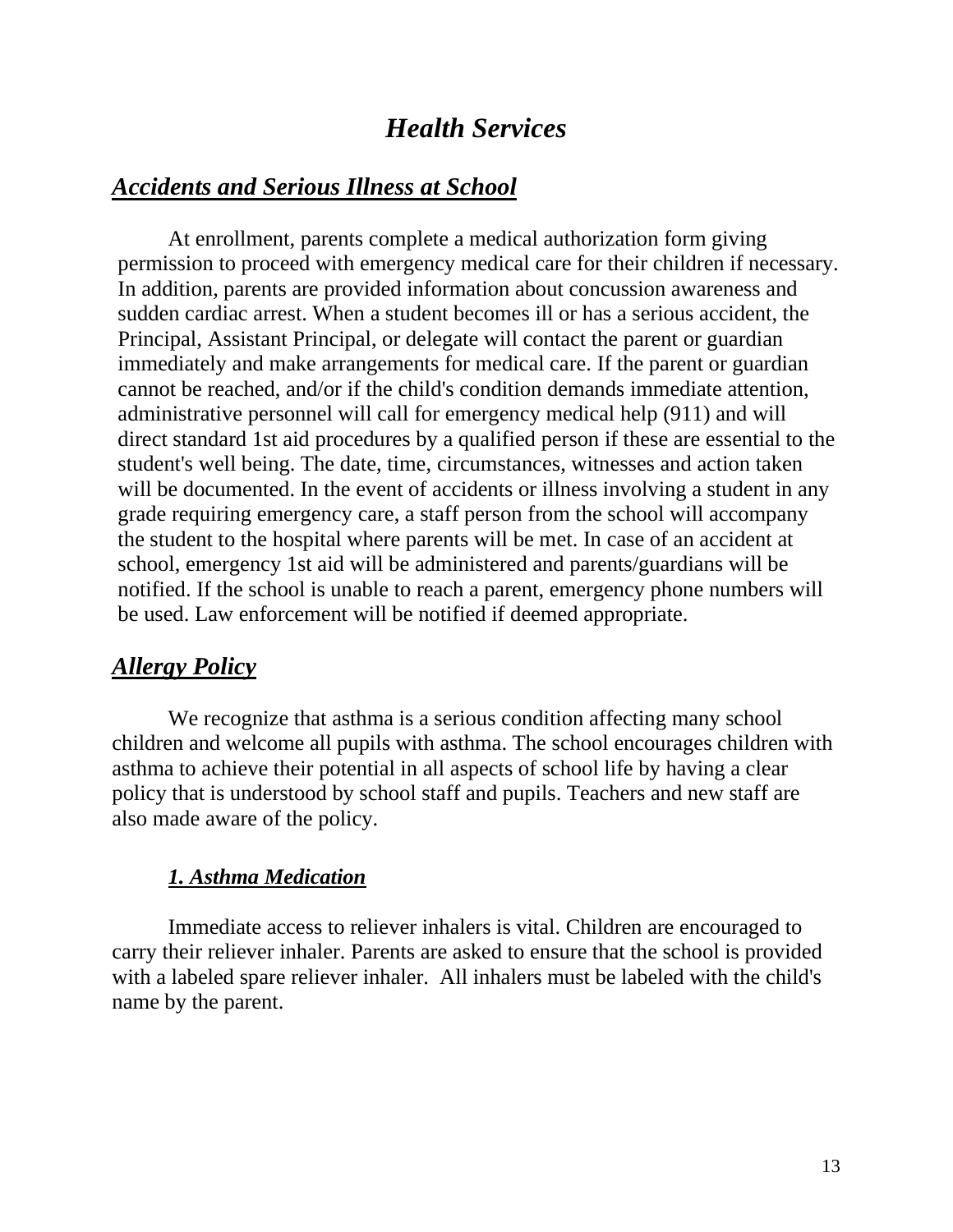### *2. Record Keeping*

At the beginning of each school year, or when a child joins the school, parents are asked to submit the child's medical record. From this information the school keeps its asthma register which is available for all school staff. If medication changes in between times, parents are **required** to inform the school.

#### *3. The School Environment*

The school does all that it can to ensure its environment is favorable to children with asthma or allergies. **The school is an e-cigarette, vape and tobaccofree environment.** This policy extends to all employees, volunteers, clients, customers, visitors, vendors, contractors, and students. As far as possible the school does not use chemicals in science and art lessons that are potential triggers for children with asthma.

### *4. Food Allergy Policy*

We recognizes that life threatening food allergies are an important condition affecting many school children and welcomes all pupils with food allergies. In order to minimize the incidence of life-threatening allergic reactions, the school will maintain a system-wide procedure for addressing life threatening allergic reactions and maintain an Emergency Action Plan for any student(s) whose parent/guardian, and *physicians have informed the school in writing* that the student(s) has a potentially life-threatening allergy.

### *5. Classrooms*

Teachers must be familiar with the Emergency Action Plan of students in their classes and respond to emergencies as per the emergency protocol documented in the Emergency Action Plan.

In the event of a suspected allergic reaction (where there is no known allergic history), the school's Emergency Response Plan is activated. The emergency medical services will be called immediately.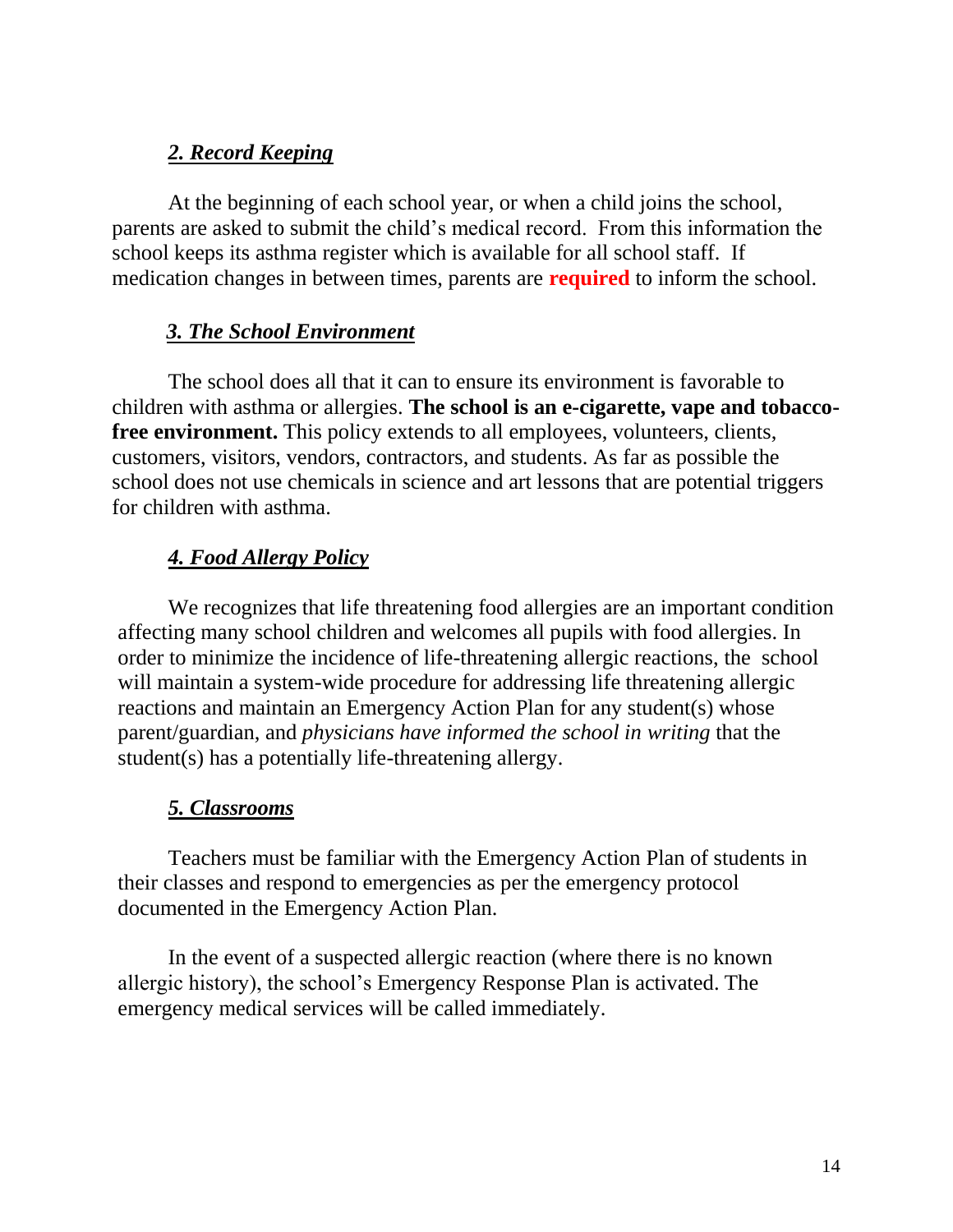All teachers and substitutes will be educated about the risk of food allergies.

A parent or guardian of a student with food allergies is responsible for providing all food for his/her own child. Snacks will be kept in a separate snack box or chest provided by the parent or guardian.

Tables will be washed with soap and water following any food related events held in the classroom.

Proper hand cleaning techniques will be taught and encouraged before and after the handling/consumption of food.

### *Charter for the Protection of Children and Youth*

Every adult who has regular contact with students is required to complete a volunteer application and submit to a criminal background check.

## *Child Abuse & Neglect*

Colere Academy abides by the Child Abuse laws of the State of Oklahoma. This law mandates all cases of suspected abuse and/or neglect will be reported immediately to the Oklahoma Department of Human Services. Anyone within the school community is required by law to report suspected cases of child abuse to the Child Abuse Hotline.

## *Drugs and Alcohol*

1. Any teacher who knows or suspects that a student is in possession of, under the influence of, or distributing illegal controlled substances or alcohol must notify the principal immediately.

2. The principal will immediately contact the student's parents/guardians to take the student home.

3. The student will be suspended from school for a period of three (3) days.

4. To be reinstated, the student and at least one parent or guardian must attend an approved Parent-Student Drug Education Program. Evidence of the program's completion must be provided to the Principal.

5. Students possessing, using, under the influence of, or distributing illegal controlled substances or alcohol on the school grounds or at a school activity for a second time are subject to expulsion.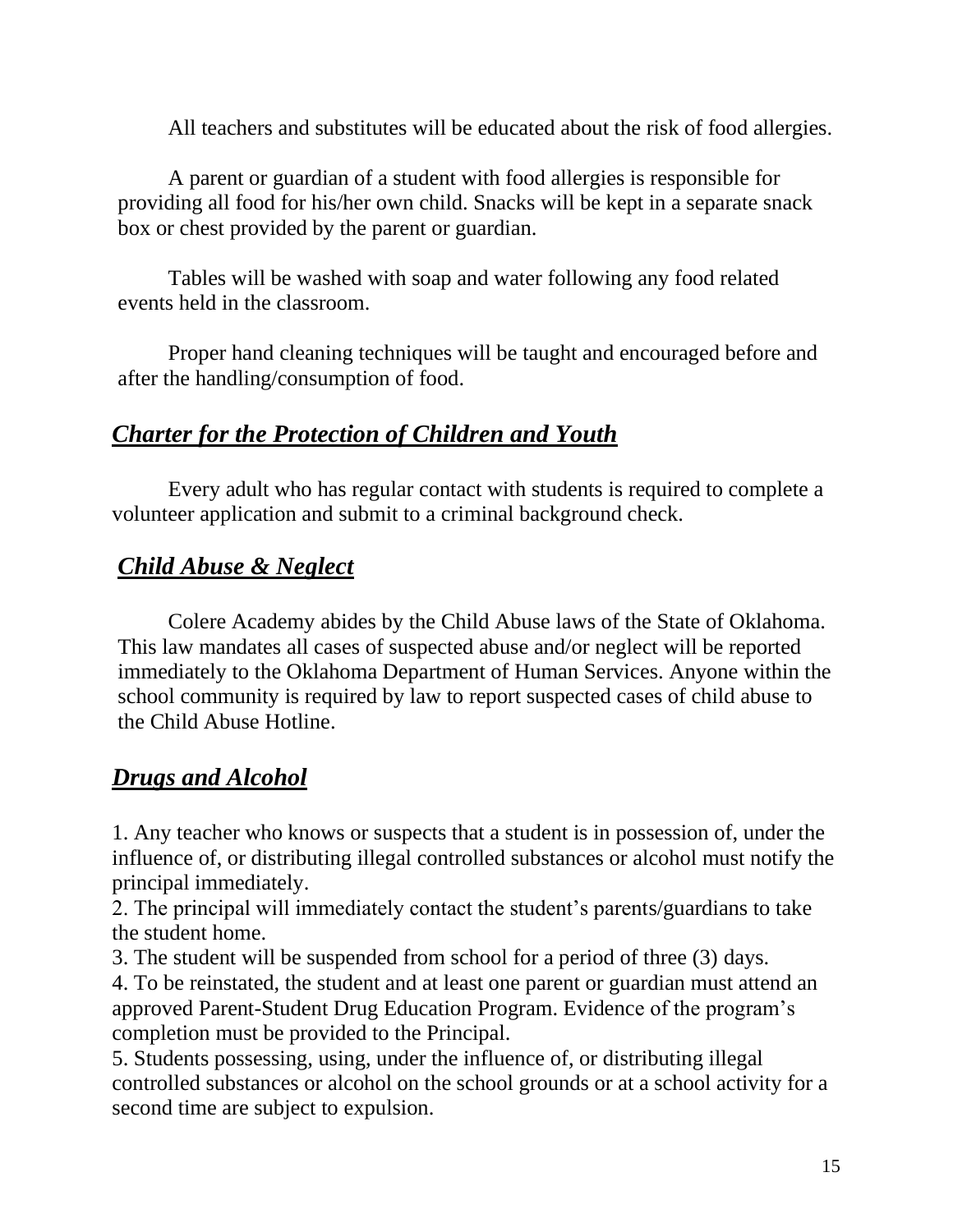### *Illness / Health Issues / Contagious Diseases*

Any student who is liable to transmit a contagious disease through day-today contact (such as Covid19, measles, chickenpox, tuberculosis, strep throat, pink eye, flu or bronchitis) shall not be permitted at school or school sponsored activities as long as the possibility of contagion exists. Parents are to notify the school as soon as possible even if it has not yet been confirmed by a physician.

**If a student or anyone the student has come in contact with is diagnosed with Covid19 the school should be notified immediately. The family will be expected to follow all quarantine and safety guidelines and the student will not be allowed back at school until the end of their quarantine and cleared by a physician. If it is determined not to be Covid19 children must be free of vomiting, diarrhea and fever for three full days without fever reducer before returning to school. Children need to be on an antibiotic for a full 24 hours before returning to school from a contagious disease. In some instances, a doctor's release may be requested. \*For more information see Covid 19 Release form and Response to Covid 19 flow chart on pages 38-40.**

**Any child afflicted with head lice may be prohibited from attending school until such time as he/she is free from head lice or nits.**

Returning to school after an illness should be considered only when the student is able to fully participate in all activities during the school day, including recess and physical education. When a child is identified as having a temperature or shows obvious signs of illness or unrest, a parent will be notified. Parents are expected to come for the child immediately for their child's welfare and the welfare of other students. Parents are expected to provide the necessary professional medical

care for their children. Parents are also expected to notify the school at enrollment of any specific allergies and/or medical conditions.

#### *Immunization Requirements*

All students will be appropriately immunized or in the process of being immunized. In accordance with the school policy, Colere Academy will not admit any new families without all state-required immunizations or a medical exemption due to a life-threatening condition as verified by an MD or DO licensed to practice in the State of Oklahoma. No personal or religious exemptions are accepted. A current record will be kept for every student. (See Admissions) Students will not be allowed to enter school on the 1st day unless they are in compliance with the immunization requirements or qualify for a medical exemption and all medical forms required for enrollment are complete.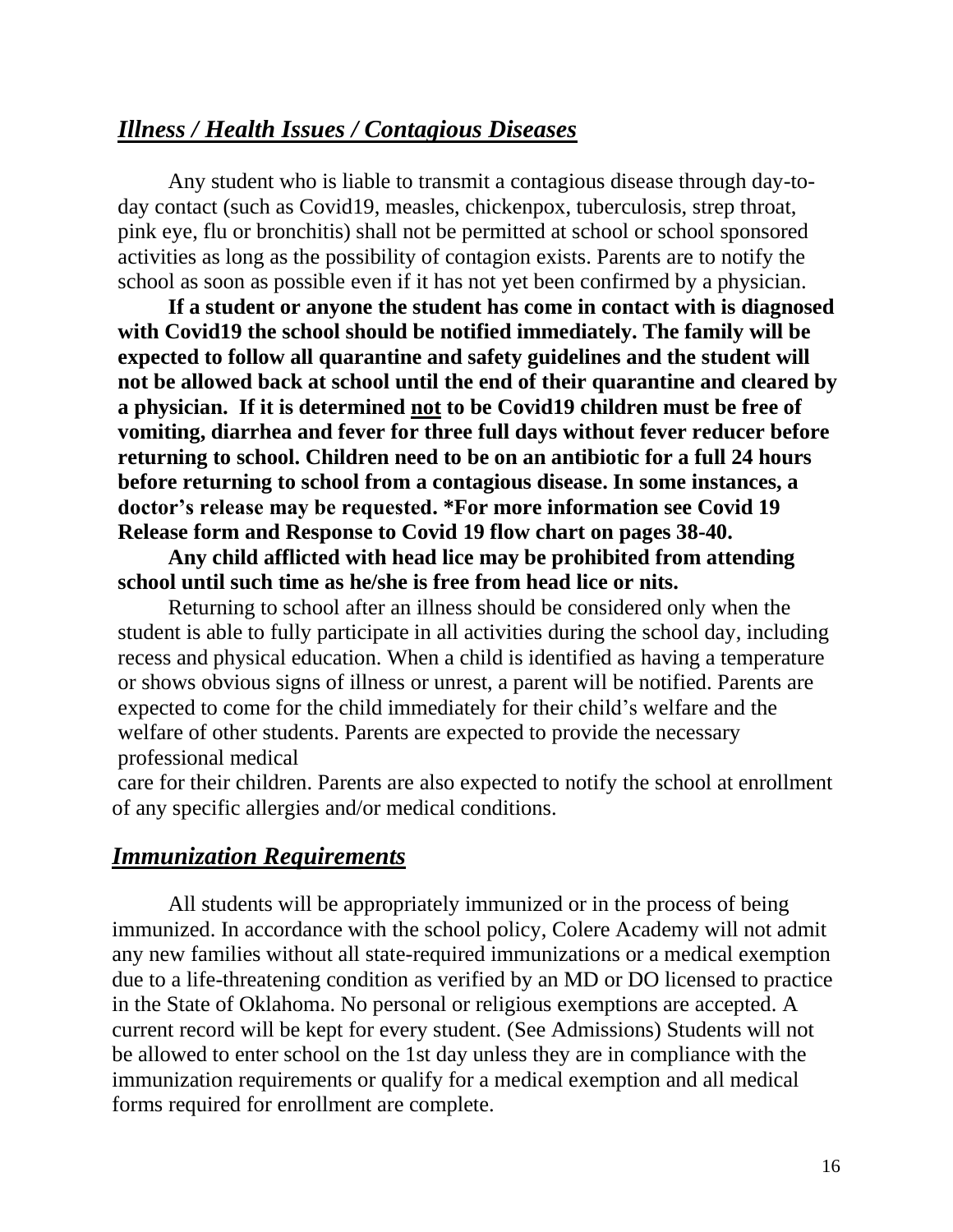### *Medicine*

Over-the-counter drugs will not be administered by school personnel without written permission from a treating physician. Parents may bring and give nonprescription drugs to their child as needed. If your child requires daily medication at designated times, please establish a reminder to foster individual responsibility. Neither teachers nor school personnel are responsible for reminding students to take medication. If a child needs medication during school hours, medicine or supplements must be dispensed by one of Colere Academy staff, with the exception of inhalers, insulin and epinephrine. These time-sensitive medications may be kept with each student to be used as needed. All other medication must be sent to school in a pharmacy container that includes the child's name, doctor's name, frequency, dose, and date. This includes minor medications (such as Tylenol, Benadryl, cough medications, etc.) Appropriate forms must be completed and on file prior to medication being dispensed from the school office. The following procedures must be observed:

- The doctor's order must be on file in the school office. These orders expire at the end of each school year.
- The school must be given written authorization from a parent/guardian to dispense medication (upon written authorization by a physician).
- The parent/guardian may come to the school to administer the medication until such time as the written order is received from the doctor.
- The student must go to a school staff member to take the medication. Parents of students requiring inhalers, insulin and epinephrine must complete a Parental Request for Administration of Medication form and return it to the school office. This information will be shared with the child's teachers(s).

### *Meningococcal Disease and Vaccine*

The following information is provided to families in compliance with Oklahoma State Law. Meningococcal disease is a rare, but sometimes-fatal disease caused by a bacterium called *Neisseria meningitides.* The disease causes either meningitis, severe swelling of the brain and spinal cord, or meningococcemia, a serious infection of the blood.

Teenagers and young adults, aged 15 to 22 years, are at increased risk because of behaviors that spread the disease. On average two to three people in this age group get meningococcal disease every year in Oklahoma. More than half of these cases could be prevented by vaccine. Vaccines can prevent many, but not all, types of meningococcal disease. There are two vaccines available in the United States that protect against four of the five most common strains of the meningococcal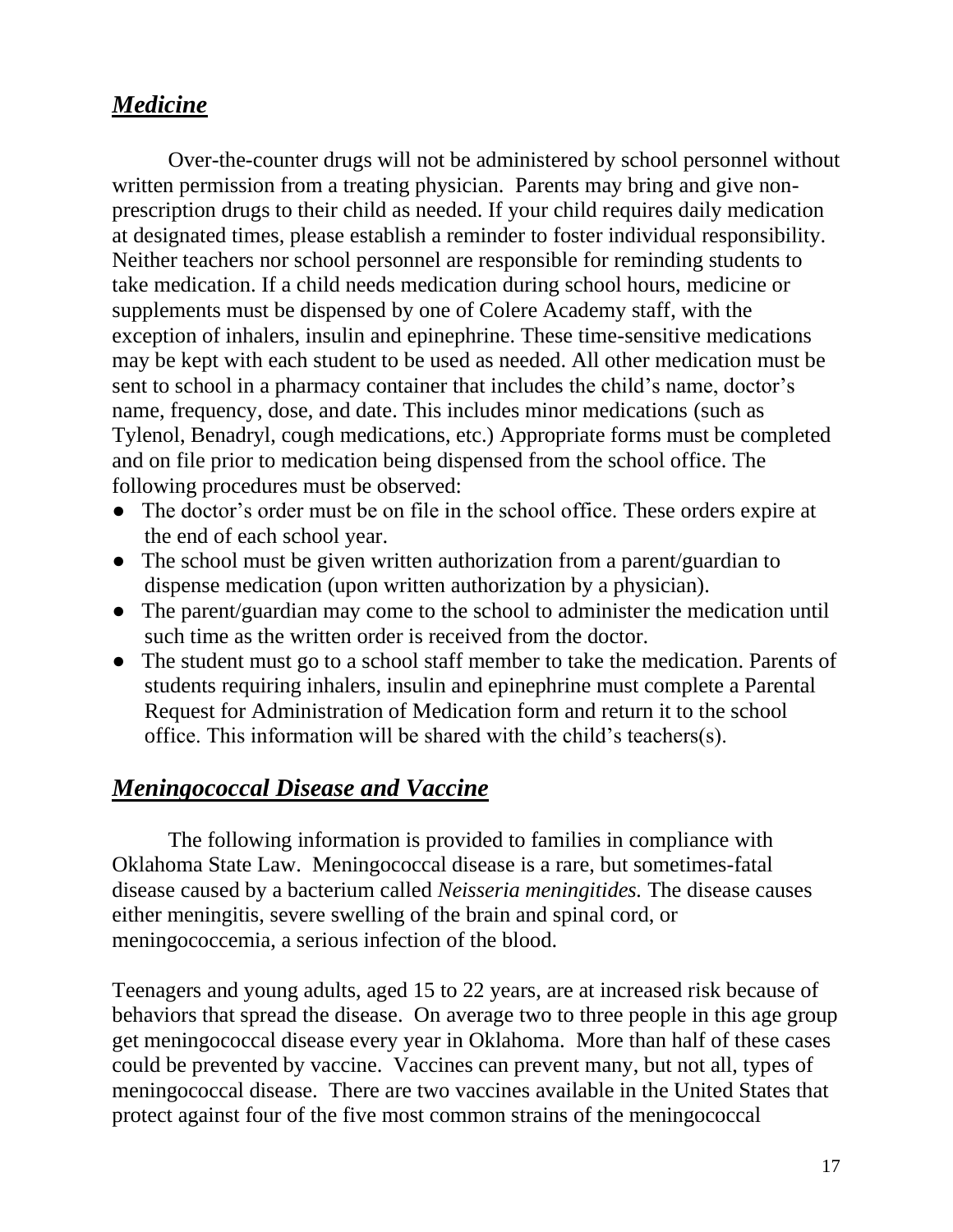bacteria. The newest vaccine, called Menactra, or MCV4, is currently available for: adolescents entering high school (15 years of age), college freshmen who live in dormitories, and other people at high risk eleven through fifteen years-of-age.

**This vaccine is not required to attend kindergarten through the 12th grade in Oklahoma.** However, it is required for students who are enrolling in colleges and other schools after high school who will live in dormitories or on-campus student housing.

### *Student Health Screenings*

A health screening is held once a year to test for hearing and vision difficulties for students in Kindergarten through Grade 8. Oklahoma Senate Bill 1765 requires students in Kindergarten, first, and third grades to undergo a vision screening. The parents may arrange this screening with a qualified doctor or choose to have their student participate in the school screening, Scoliosis screening should be arranged by the parent for students in Grade 5.

### *Tobacco-Free Policy*

In accordance with Oklahoma state law, our school campus is a 24/7 tobacco-free campus. Tobacco use, including electronic cigarettes and vapor products, is prohibited by law anywhere on the school campus, at school events (including sporting events and evening events), in school vehicles and at all school-sponsored activities, held on or off campus.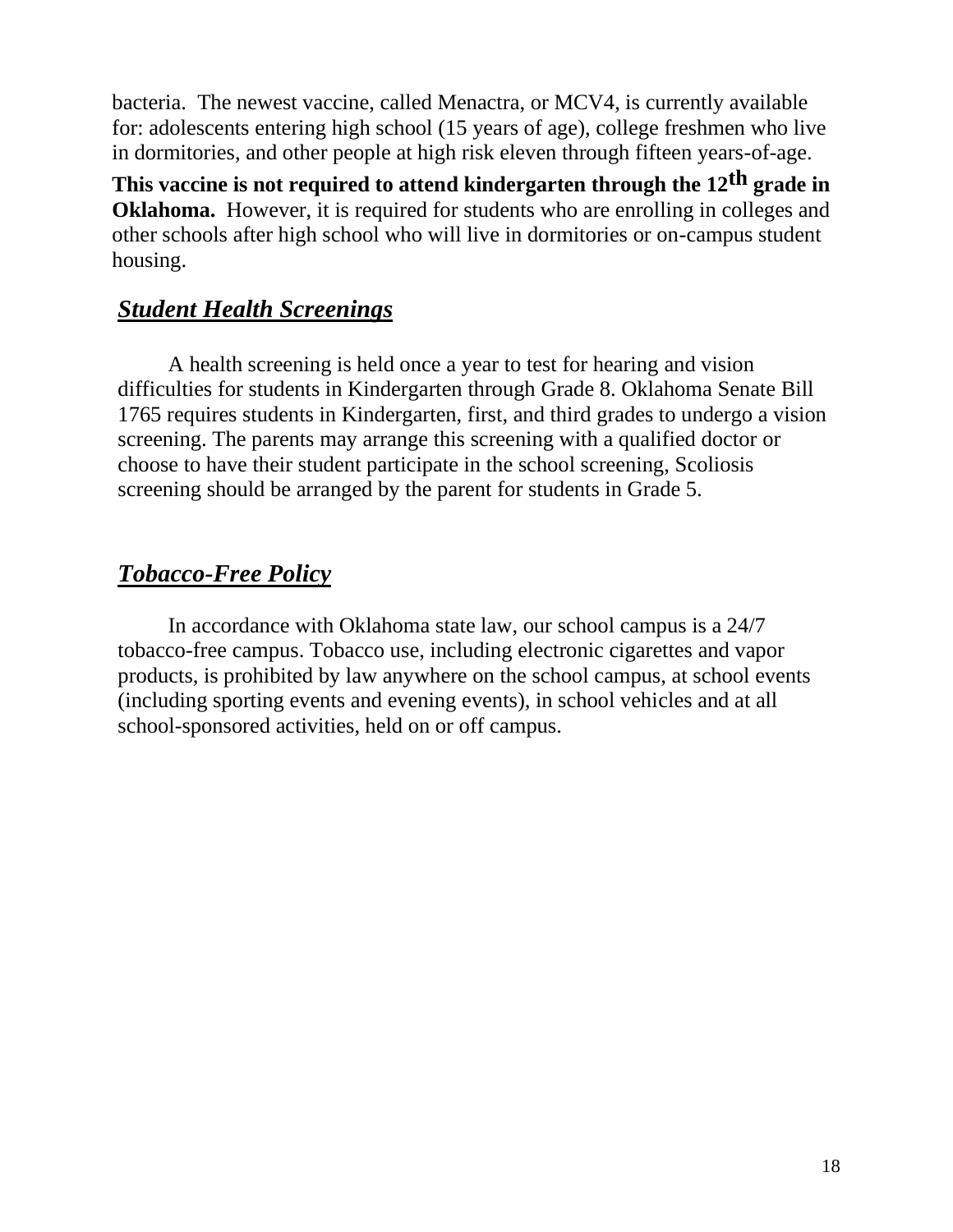## *Dress Code*

Dress is expected to be conservative, appropriate and modest at all times. Students may wear jeans that fit, do not sag and have no holes or rips in them. Tshirts are acceptable as long as they do not contain inappropriate language or advertise alcohol or tobacco products. **Neither girls nor boys may wear tank tops.** Young ladies who wish to wear skirts, dresses, or shorts may not have a hemline shorter than two inches above the knee. Crop tops are unacceptable, and midriffs must be covered at all times. Open toe or sling shoes are not permitted.

## **ALL UNIFORM REGULATIONS AND GUIDELINES ARE SUBJECT TO THE DISCRETION OF THE PRINCIPAL.**

#### **Other Attire**

Brownie, Cub, Girl/Boy Scout uniforms may be worn on meeting days, but the complete uniform must be worn. The Campfire shirt and vest are to be worn with shorts or pants.

#### **Hair and Makeup**

Cosmetics or make-up are not to be used during school hours or worn during the school day with the exception of black or brown mascara for girls in 6th – 8th grade. No artificial nails may be worn. No visible tattoos of any kind. No excess jewelry. Girls may wear post or small hoop styled earrings. (No body piercing). No hair coloring, tints, frost or colored gels that would be distracting in the classroom is allowed. A neat, conservative hairstyle of reasonable length and color is required. Hair must be clean and combed.

**Shoes:** Tennis shoes are recommended. Shoes must be properly laced. **No sandals, heels, clogs or open shoes; this includes CROC style shoes/clogs.** 

#### **Students may not wear:**

\*flip-flop sandals or open back shoes \*tank tops \*T-shirts with inappropriate writing \*tennis shoes that convert to roller skates \*athletic shorts or shorts shorter than 2 inches above the knee \*pajama pants \*make-up \*low cut blouses/tops \*clothing that is extremely tight \*hats **\***hoop or dangling earrings \*ripped jeans or cut or cut off shorts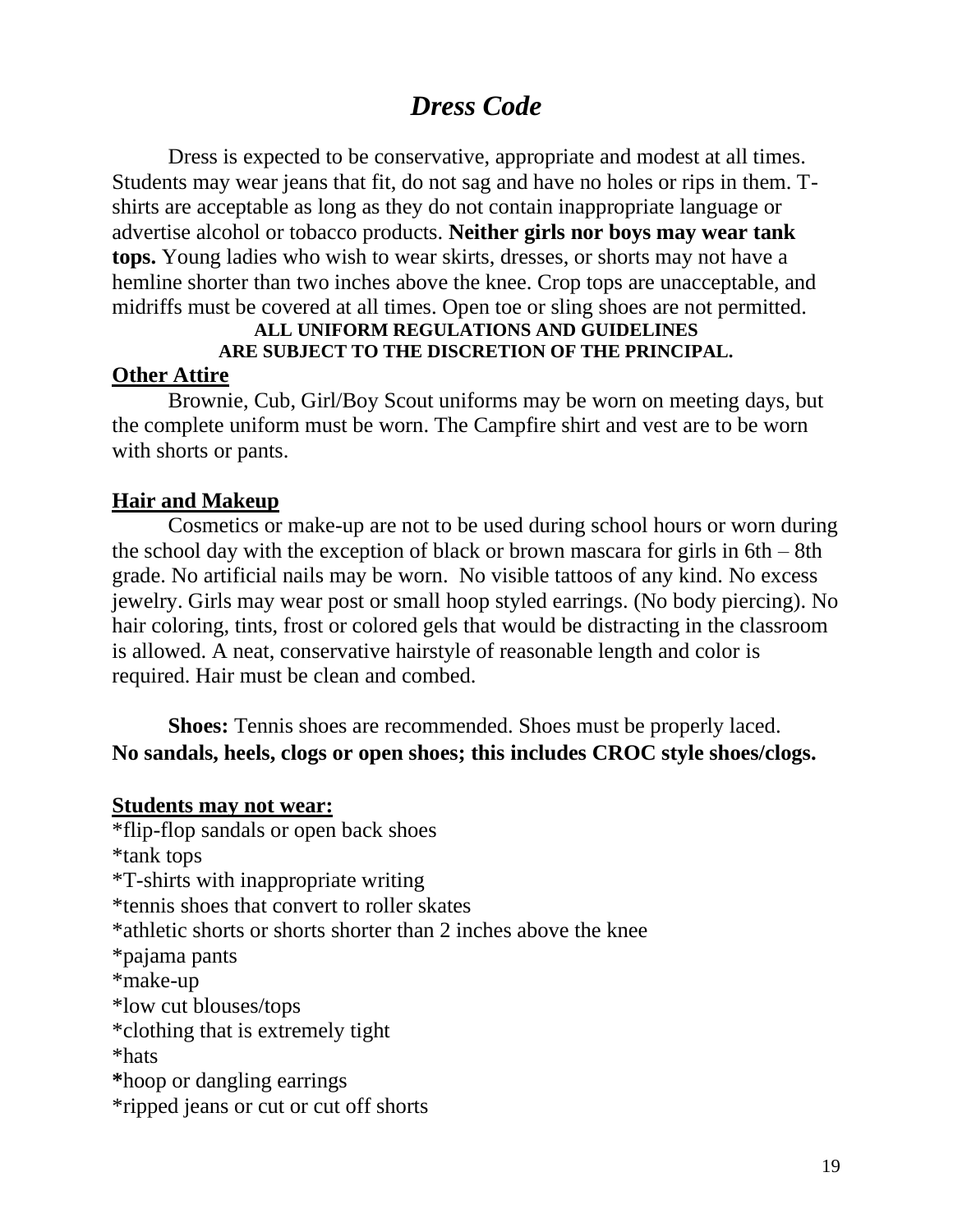## *Discipline*

Colere Academy understands self-discipline in the light empowering students to reflect on their attitude, actions, behaviors and feelings in such a way that they were able to change and grow.

In the same way, our style of discipline is an approach toward selfdiscipleship. Through discipline, we empower our students to reflect on their behaviors, attitudes, decisions and actions so that they can choose to change, establish healthy boundaries and limits, and grow in tolerance and become productive citizens.

With that goal in mind, our school implements the 15 skills of the developmental process called, "Discipline with Purpose."

**Basic Skills:** Listening, Following Instructions, Questioning, Sharing, Social Skills

**Constructive Skills:** Cooperation, Reasons for Rules, Completing a Task, Leadership, Communication

**Generative Skills:** Organization, Resolving Problems, Initiating Solutions, Fact versus Feeling, Service to Others

Opportunities to teach students the 15 self-discipline skills abound within any school day. The teachers model the skills, pre-teach ways to demonstrate the skills, infuse skill language in other curricula, and they use prepared lesson plans to directly teach the skills. An excellent time to teach the skills is when disruptive behavior occurs. Because teachers believe that confrontation (coming face to face) is a part of their task as disciplinarians, they welcome opportunities to help students help themselves. All disruptive behaviors are routinely handled on the spot by the adult witnessing the behavior. Each teacher works with the students to make sure rules are understood and the reasons for the rules are taught.

### *Code of Conduct*

No discipline code can ever be written which covers all possible acceptable and unacceptable behaviors. However, this is the main outline of all school and classroom rules:

- 1. Respect yourself, others, and things.
- 2. Contribute to the learning environment.
- 3. Follow school and classroom procedures.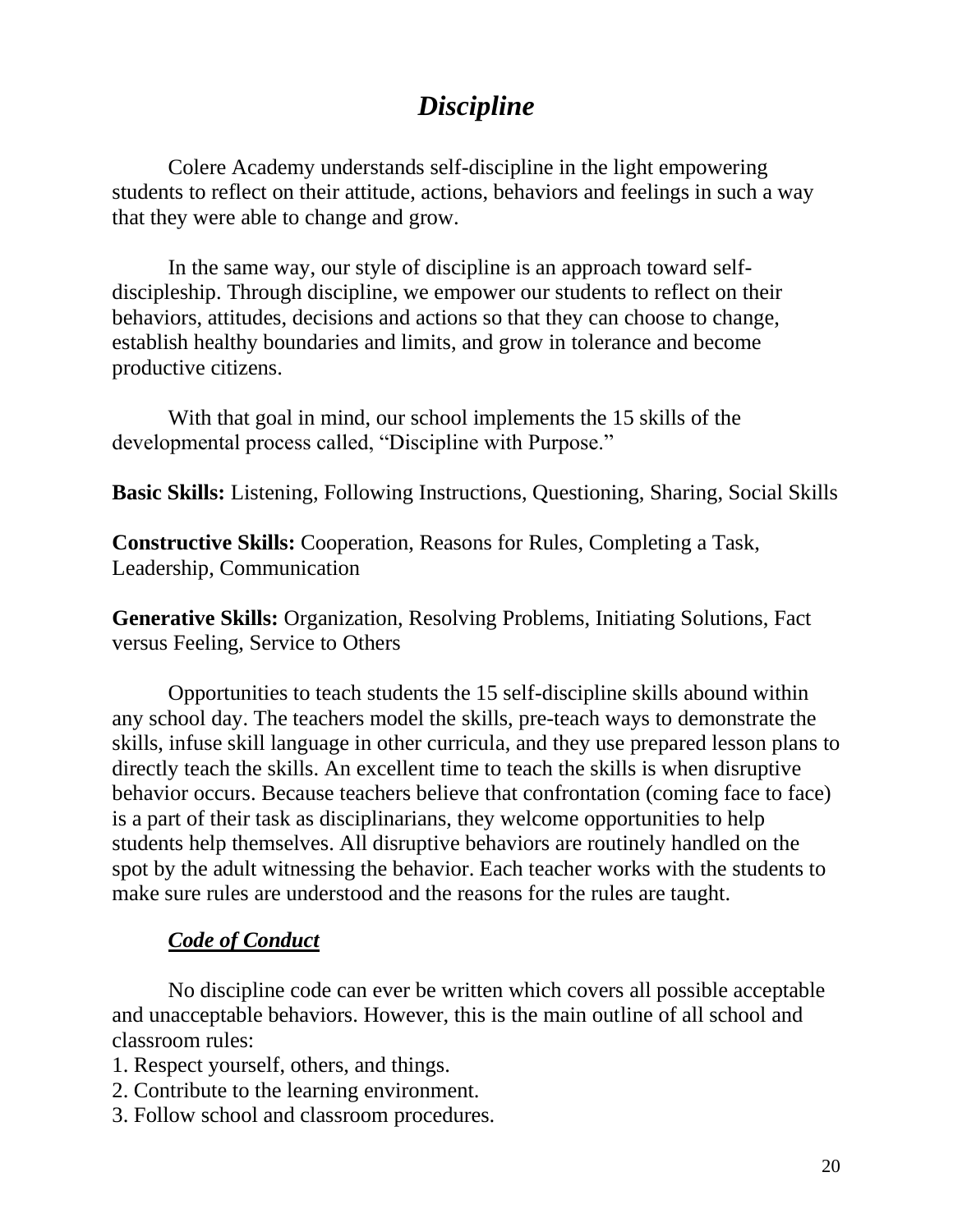#### *School Discipline Cycle*

Occasionally removal from the group or externally imposed discipline is necessary to protect a student and/or the learning environment of the school. This is necessary when a student:

1. Puts self or others in physical or psychological danger.

2. Is irrational or unreasonable.

3. Persists with unacceptable behavior after completing the classroom management cycle.

4. Goes far beyond bounds of respect.

#### **Discipline Policy**

Colere Academy meets the children at their individual stage of development and helps each child reach challenging and achievable learning goals. In order to do this teachers provide meaningful, relevant, and respectful learning experiences for each child. Our students are expected to follow certain behavioral guidelines including, but not limited to the following: follow directions given by all school staff, respect the rights and property of others in actions and words, keep hands, feet, and objects to self, and use all areas and equipment safely.

#### **Discipline Guidelines**

The following general guidelines are to be implemented when a student **purposefully** engages in behaviors that are against the expectations set forth above.

The administration and staff of Colere Academy recognizes that two situations are rarely the same in every respect, and that it is important to maintain flexibility and to take into account individual circumstances. Factors to be considered include, but are not limited to: developmental stage of student (age, maturity, etc.), seriousness of the offense (length, intensity, severity), the frequency of misconduct, the effect of the misconduct on the school environment, the requirements of a student's Individual Education Plan ( for students with disabilities). *Exceptions may be made by the teachers, in consultation with the parents, based on specific student needs. These will be outlined in an Individual Behavior Plan.*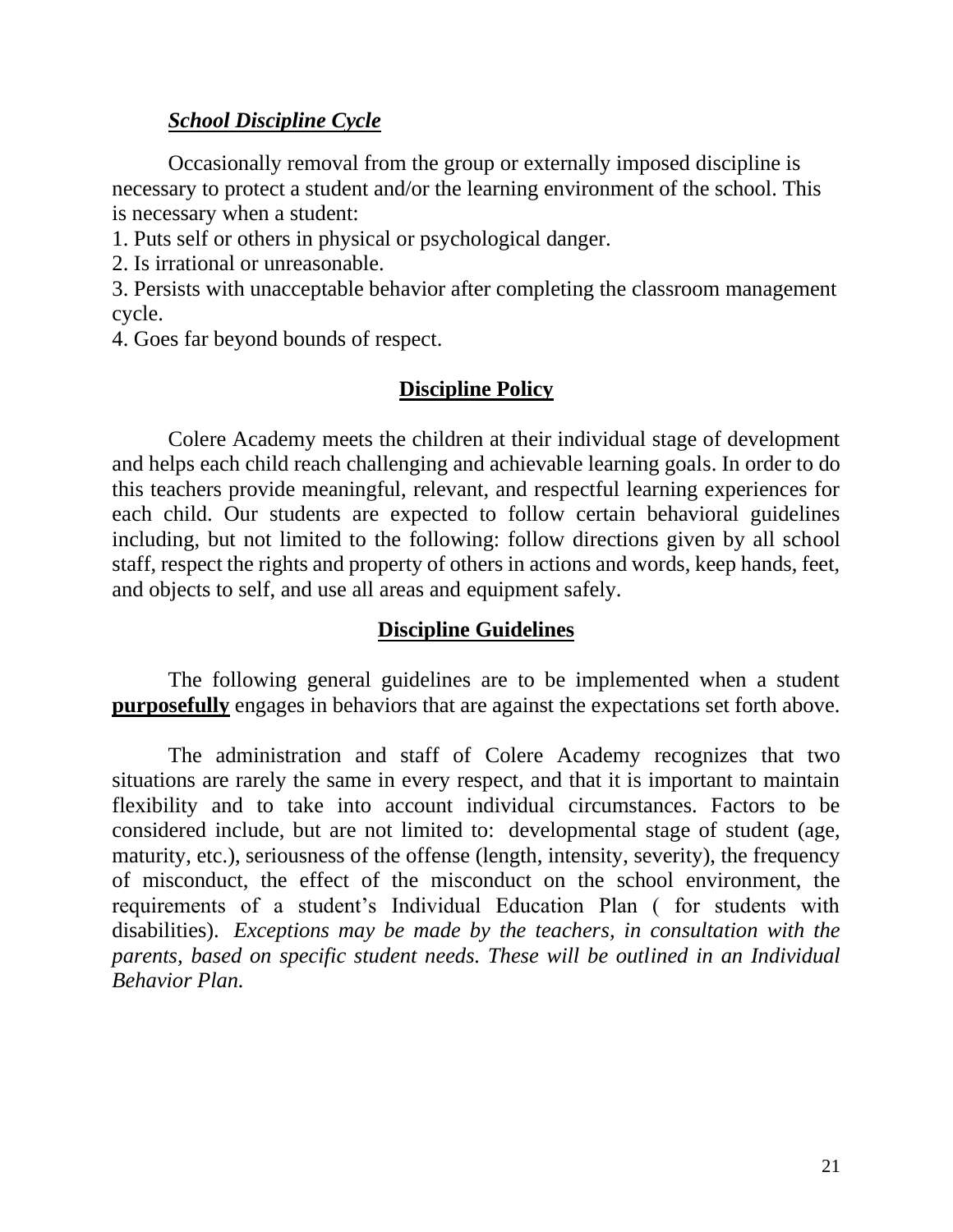### **Physical Aggression**

**Physical aggression definition: a willful act that physically harms another student or staff member, such as but not limited to hitting, kicking, biting, spitting, pinching, pushing, choking, throwing, etc.**

\*After each offense a Physical Aggression form will be filled out and the parents will be notified. **The parent will sign and return the form.**

### **Harmful Play**

**Harmful Play definition: an act that physically harms another student or staff member, such as but not limited to hitting, kicking, biting, spitting, pinching, pushing, choking, throwing, etc., but is determined to be done without intent to harm or is accidental and has been warned against doing by a teacher and/or peer.**

\*After each offense a Harmful Play form will be filled out and the parents will be notified. **The parent will sign and return the form.**

### **Verbal Aggression**

**Verbal Aggression: deliberately harmful behavior that is typically both unprovoked and repeated. Examples of verbal aggression include but are not limited to character attack, competence attack, physical appearance attack, self-concept attacks, implicit threats, insults, scolding, teasing, mockery, profanity, etc.**

\*After each offence a Verbal Aggression form will be filled out and the parents will be notified. **The parent will sign and return the form.**

### **Inappropriate Behaviors**

The following are some examples of student behavior that violate the rights of teachers and students. If they occur at school or during school activities, the school will take disciplinary action. This list is not intended to be all-inclusive. Students may be disciplined, suspended or expelled for any of the following:

- 1. Possession, transmission and/or use of tobacco, drugs, or alcohol.
- 2. Insolence, disrespect or dishonesty
- 3. The use of improper language.
- 4. Fighting or aggressive behavior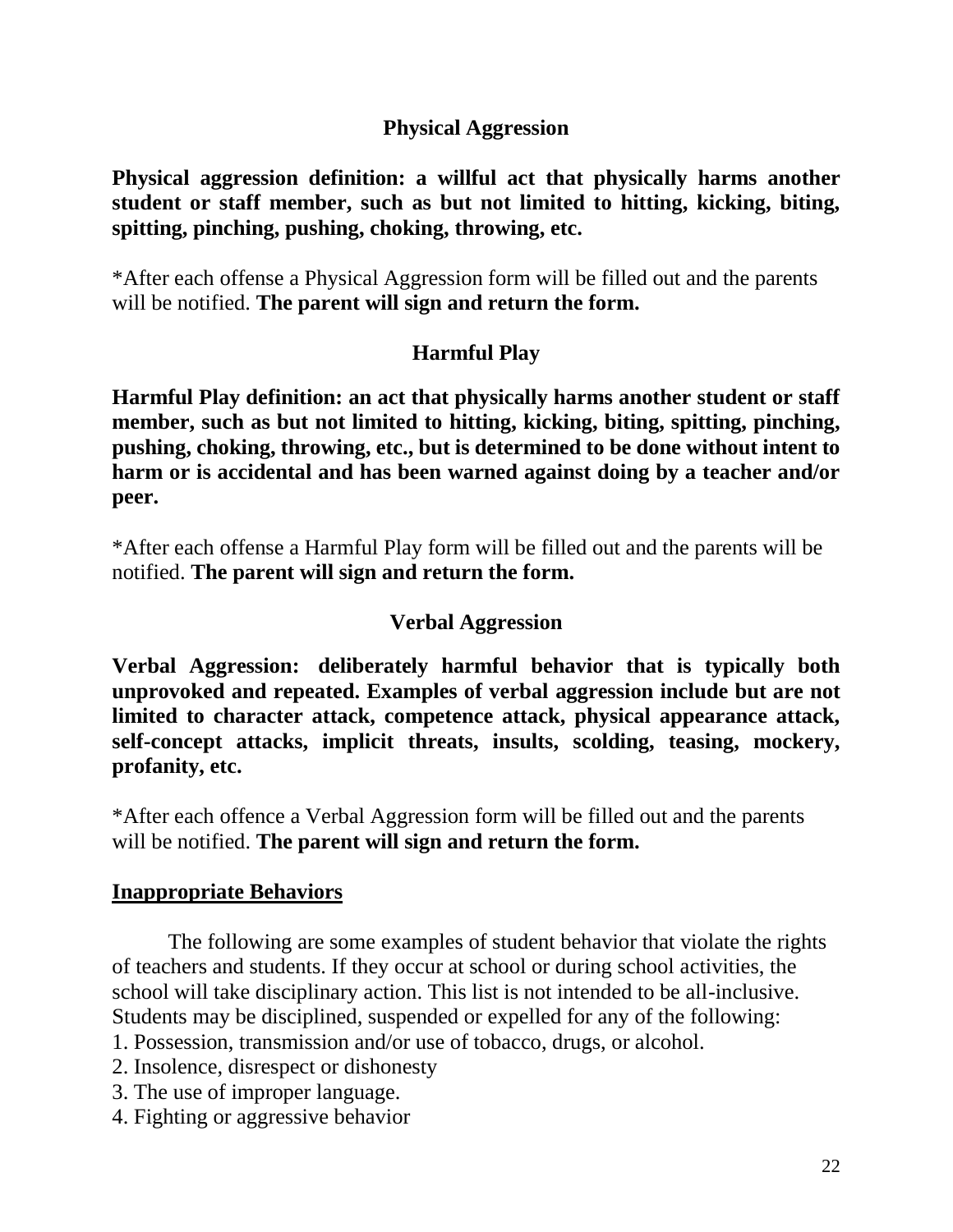- 5. Rowdy behavior: running, pushing, shoving, yelling, etc.
- 6. Leaving the classroom or grounds without permission.
- 7. Class tardiness.
- 8. Vandalizing, damaging or stealing school/private property.
- 9. Threatening, intimidating or causing bodily harm to any person.
- 10. Academic integrity such as cheating on tests, quizzes, projects, assignments
- 11. Possession of potentially dangerous objects.
- 12. Possession of obscene materials (including electronically)
- 13. Any form of physical or sexual harassment.
- 14. Any activity that attempts to destroy the good order of the school.
- 15. Misuse food or drink.
- 17. Repeated put-downs.
- 18. Forging a parent's signature.
- 19. Any infraction deemed severe by the administration.

**DETENTION:** Detention may be issued for a breach of classroom and/or school rules. Parents are provided with an emailed Detention Form notification. If email is not available the parent will be notified by phone. The day, date, and time of the detention are at the discretion of the Principal who monitors the detention. **Detention takes precedence over appointments, practices, lessons, tutoring, ballgames, etc.**

**OUT OF SCHOOL SUSPENSION:** Suspension is a step that will be taken only as a last resort when a student's behavior, even with the implementation of a behavior intervention plan, continues to significantly disrupt the educational program of other students and/or presents a danger to the student or to other individuals. The Principal will take into consideration all circumstances when making the decision to suspend a student. There is no appeal of the Principal's decision to suspend a student.

**EXPULSION:** Students may be expelled from the school for serious violation after the above suspension procedures are followed. Expulsion can occur without first using suspension. The Principal will take into consideration all circumstances when making the decision to expel a student. There is no appeal of a decision to expel a student.

## **EXCEPTIONS TO THE DISCIPLINARY PROCEDURES**

The Principal may make exceptions to the written disciplinary procedures where in his/her judgment such exception is warranted.

\*After the 3rd in-school suspension the student will be suspended from school for 2 days.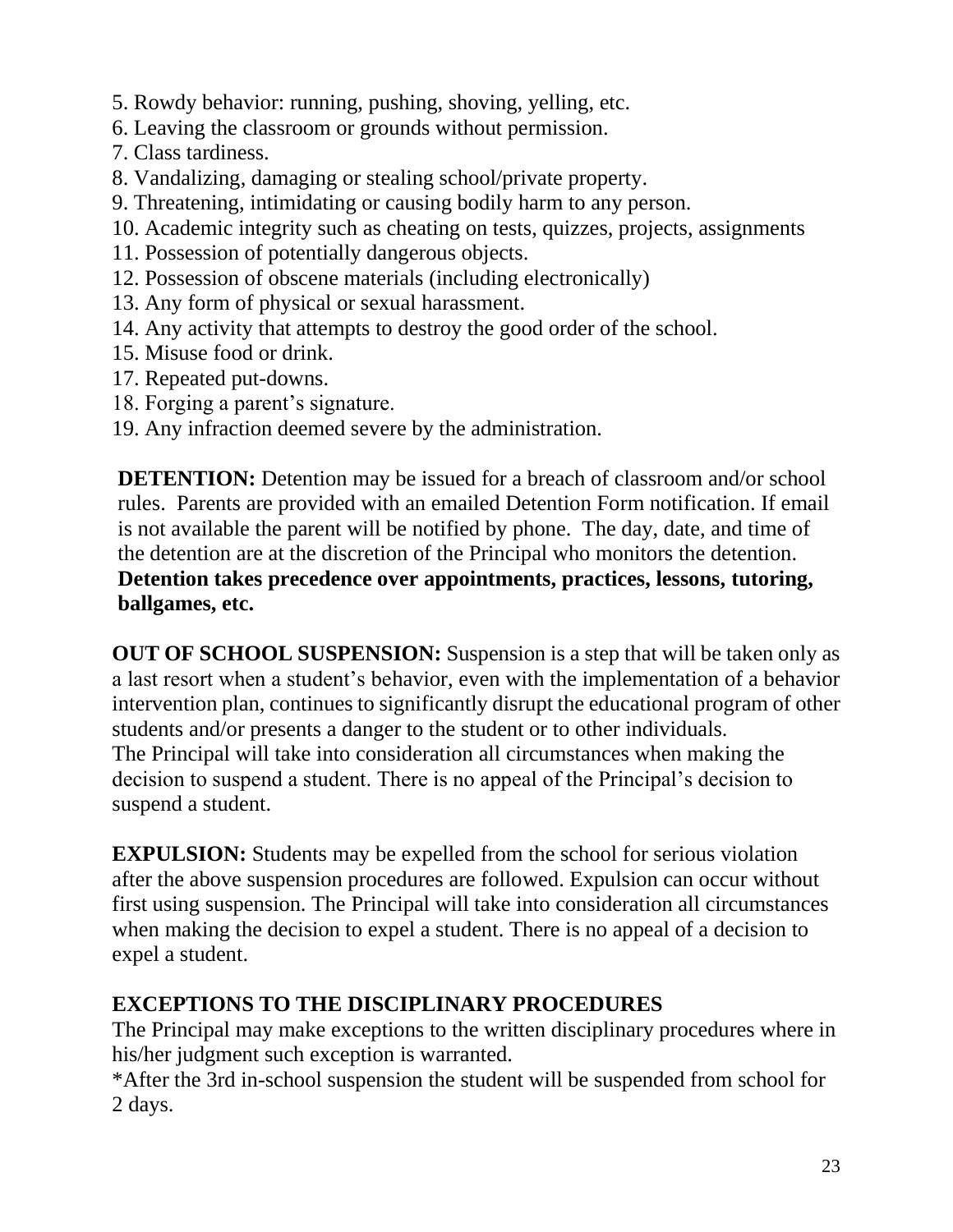## *General Information*

#### *Absence*

**When a student is absent from school, a parent should call the school by 10:00 AM each day of the absence.** If the office does not receive a call, a parent will be contacted. This policy is for the protection of our students and is aligned with the state statutes of the state of Oklahoma. **(Oklahoma School Law 1998)**

**Students who become ill at school, are vomiting, have diarrhea and/or a temperature of 100 degrees or more will be sent home. \*See above illness guidelines.**

A written statement giving reasons for the absence or tardiness **must** be brought to the student's teacher upon the student's return. These notes/letters will be retained in the office for one year. Should absence for any reason other than illness seem imperative, parents are requested to consult with the teachers and present a written reason for the absence.

Students needing medical appointments during school hours require a written note by the parent. Parents are required to sign out their child. If the child returns to school during the same school day, he/she must be signed back into school in the office. Students who are away from school for an appointment for 3  $\frac{1}{2}$  hours or more will be counted as absent for  $\frac{1}{2}$  a day. Three (3) early withdrawals each of which are less than 3 ½ hours are considered a one-half day absence. **Students who are tardy more than 40 times will be charged an administrative fee of \$5 per tardy or early withdrawal due to the excessive time and paperwork involved.**

#### *Asbestos Management Plan*

Our school is in compliance with the United States Environmental Protection Agency regulations in regards to asbestos inspection and management. There is an approved plan on file in the school office for public review at any time. This public notice fulfills requirements for the school year 2019-2020.

#### *After Care*

Enrollment Fee: \$10 per student After Care: 3:30 p.m. – 5:00 p.m. \$3.50 per day per student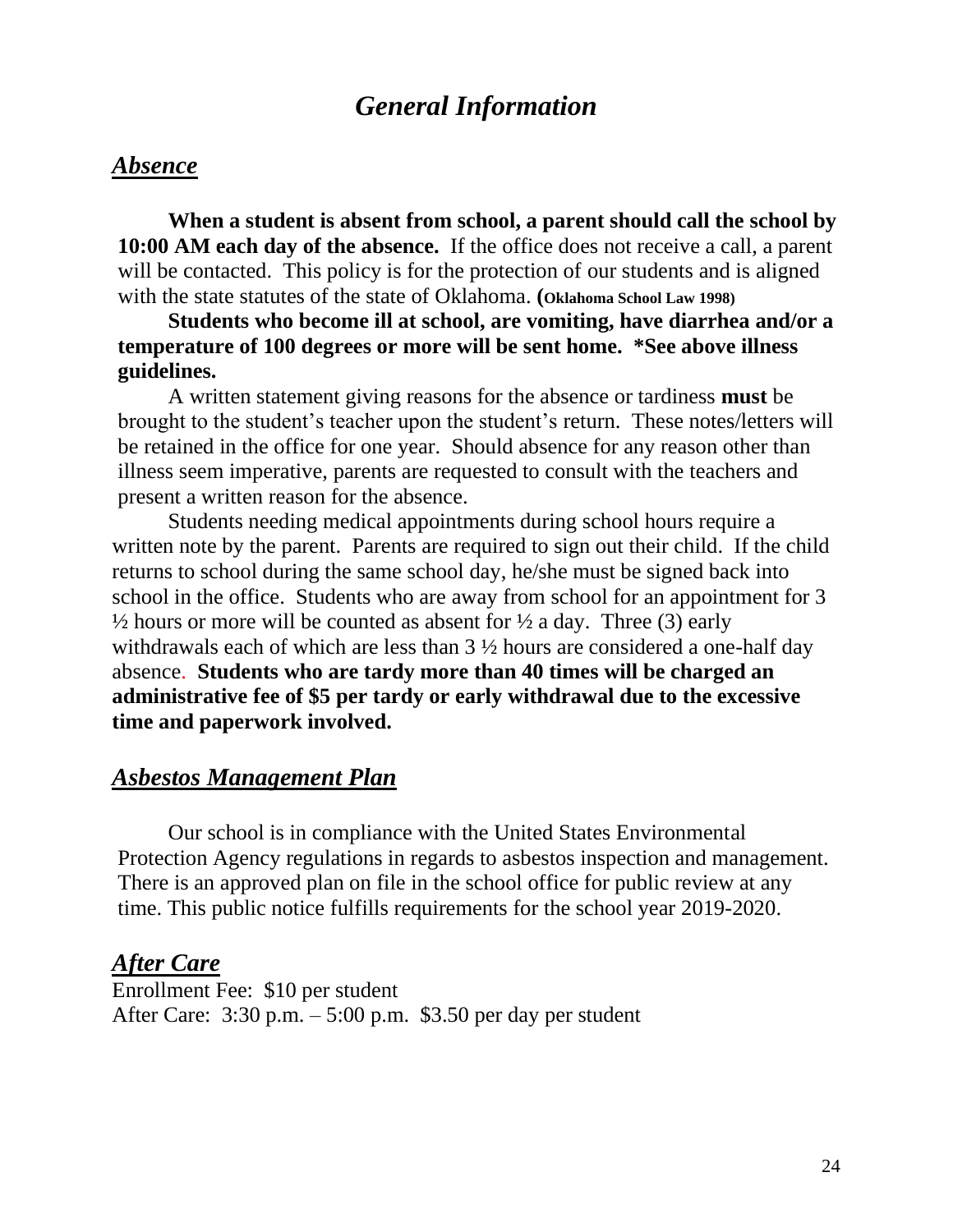### *Bicycles*

 Bicycles may be ridden to school but should be walked to the designated area and locked for safety. The school is not responsible for loss or damage to bicycles

### *Birthday Observances*

 We will observe birthdays and half-birthdays for students who were born in the summer. Unfortunately, because of safety precautions special snacks will not be allowed.

### *Social Media*

Engagement in online blogs such as, but not limited to, Snapchat<sup>®</sup> and Facebook®, Instagram®, etc. may result in disciplinary actions if the content of the student or parent's blog includes defamatory comments or pictures regarding the school, the faculty, other students or the parish.

### *Bullying and Cyberbullying*

Colere Academy attempts to provide a safe environment for all individuals. Verbal or written threats made against the physical or emotional well-being of any individual are taken very seriously. Students making such threats **(seriously or in jest or online**) face detention, suspension, and/or expulsion.

### *Cell Phones*

If a student needs a cell phone after school due to walking home from school, entering a house where no one is home, or attending sport practices or games, he/she should bring the cell phone to the teacher upon arrival in the morning to park the cell phone in the off position for the day. The cell phone may be picked up by the student at dismissal. At no time during the day should a cell phone be in a student's possession. **Items taken away from students will only be returned to the parent(s)/guardian(s).** The school is not responsible for loss or damage to cell phones.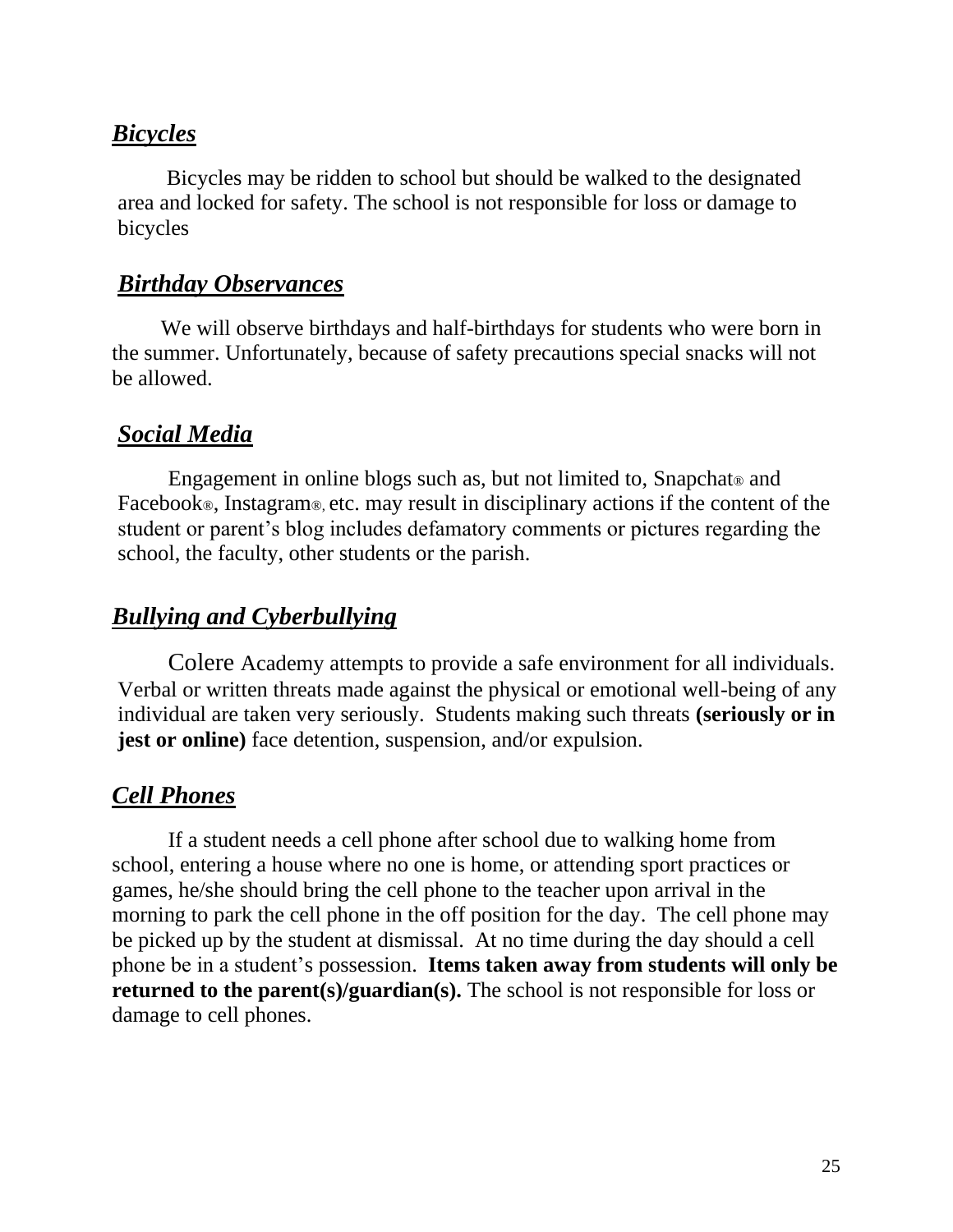## *Computer and Internet Usage Policy*

Computers are available at Colere Academy for student use in the computer lab, classrooms, and the library. All students must abide by the rules set forth. The use of school computers is a privilege. Vandalism will result in cancellation of privileges. Users may not move, repair, reconfigure, modify, or attach external devices to the system. Any malicious attempt to harm or destroy data of another user, the Internet system, or the school network will not be tolerated.

Students may not load or download software to or from the school computer system. In addition, students are not allowed to change screen savers, backgrounds, or other computer configurations. Unauthorized copying of software for use is against federal law. Anyone caught violating computer policies will lose all privileges and will be disciplined accordingly.

### *Internet Access*

Colere Academy is in compliance with the Children's Internet Protection Act. Porn-block software is utilized to prevent viewing of questionable websites and materials. Internet access will be made available on the computers in the lab. The Internet offers vast, diverse, and unique resources for both students and staff. The school's purpose in providing this service is to promote educational excellence in the school by facilitating research, resource sharing, innovation and communication. The school maintains an environment that promotes ethical and responsible conduct in all online activities by students. Anyone who accesses the network must adhere to the established purpose and rules of the network or risk cancellation of privileges and appropriate disciplinary action. All students in grades 2 through 8 must sign an Internet User form.

Unacceptable Uses of the Internet and Computers include:

o Using the system for defamatory, inaccurate, abusive, obscene, profane, sexually oriented, threatening, racially offensive or illegal purposes.

- o Invading the privacy of an individual
- o Accessing, processing or transmitting any copyrighted material
- o The attempt to load software from other Internet providers
- o Using the system in ways that violate federal, state, or local laws
- o Circumventing security measures on school computers or networks
- o Changing any computer file that does not belong to the user
- o Uploading or creating computer viruses

o Using another's password without permission to send messages or to access files or programs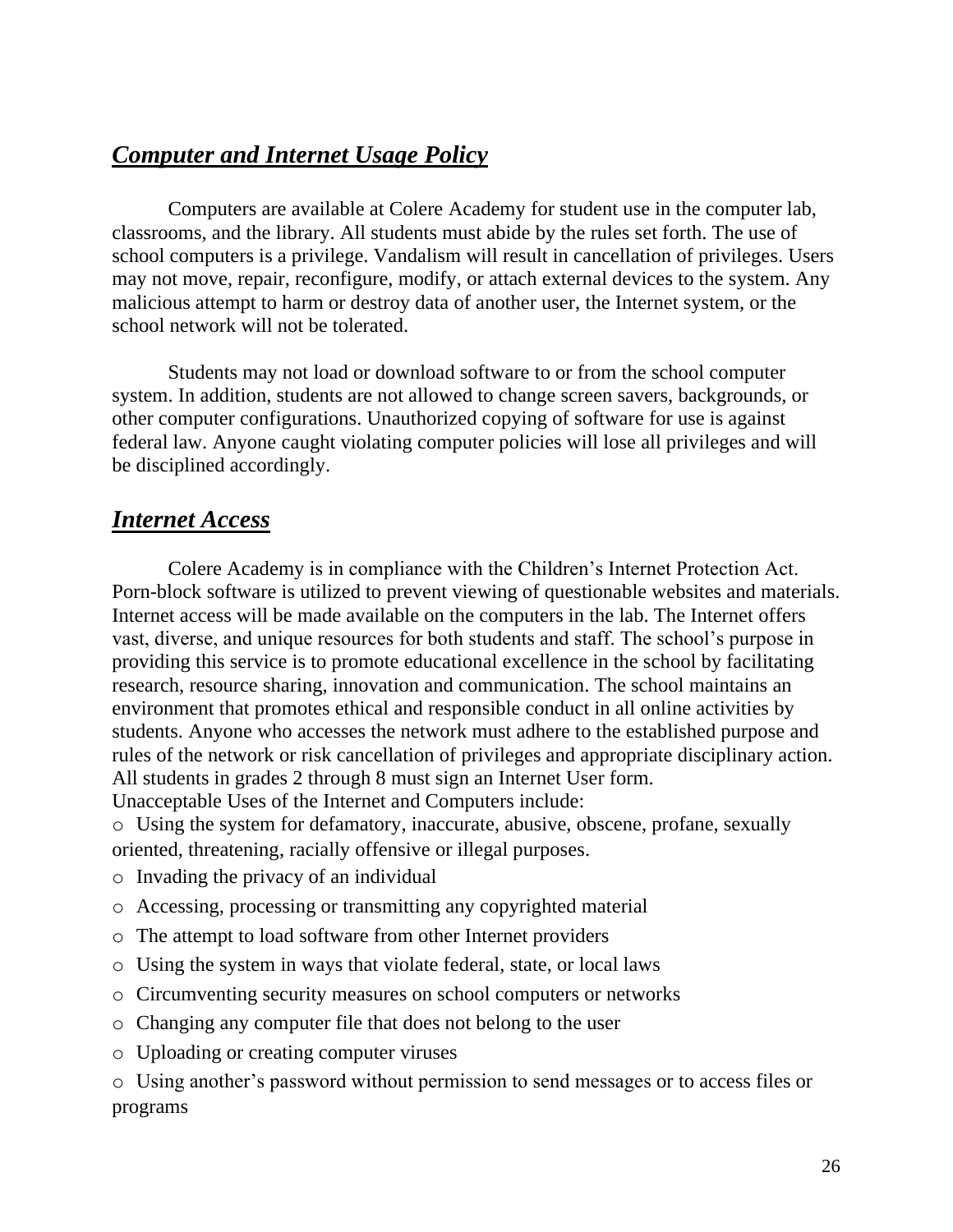### *Crisis Plan*

Colere Academy has implemented a "crisis plan" in case of a lockdown emergency. All teachers and staff are aware of the procedure to follow to keep your children safe. In the event of such an emergency, circumstances permitting, the proper authorities will be notified and a message will be sent to parents.

### *Christian Due Process*

The students' interest in receiving a quality, morally based education can be served if students, parents/guardian and school officials work together. Normally, differences between these entities can be resolved. In some rare instances, however, the school may find it necessary, in its discretion, to require parents/guardians to withdraw their child. It shall be an expressed condition of enrollment that the parents/guardians of a student shall also conform themselves to standards of conduct that are consistent with the Christian principles of the school, as determined by the school in its discretion. These principles include, but are not limited to, any policies, principles or procedures set forth in any student/parent handbook of the school.

These Christian principles further include, but are not limited to, the following: 1. Parents/guardians are expected to work courteously and cooperatively with the school to assist the student in meeting the academic, moral and behavioral expectations of the school.

2. Students and parents/guardians may respectfully express their concerns about the school operation and its personnel. However, they may not do so in a manner that is discourteous, scandalous, rumor driven, disruptive, threatening, hostile, or divisive.

3. These expectations for students and parents/guardians include, but are not limited to, all school-sponsored programs and events (e.g., extended care, athletics, study trips, etc.)

### *Emergency Drills*

State Law requires that fire drills be held monthly. During the fire drills, students should follow these regulations:

- 1. Rise in silence when the alarm sounds;
- 2. Walk to the assigned place briskly, in single file at all times, and in silence;
- 3. Return to building when signal is given.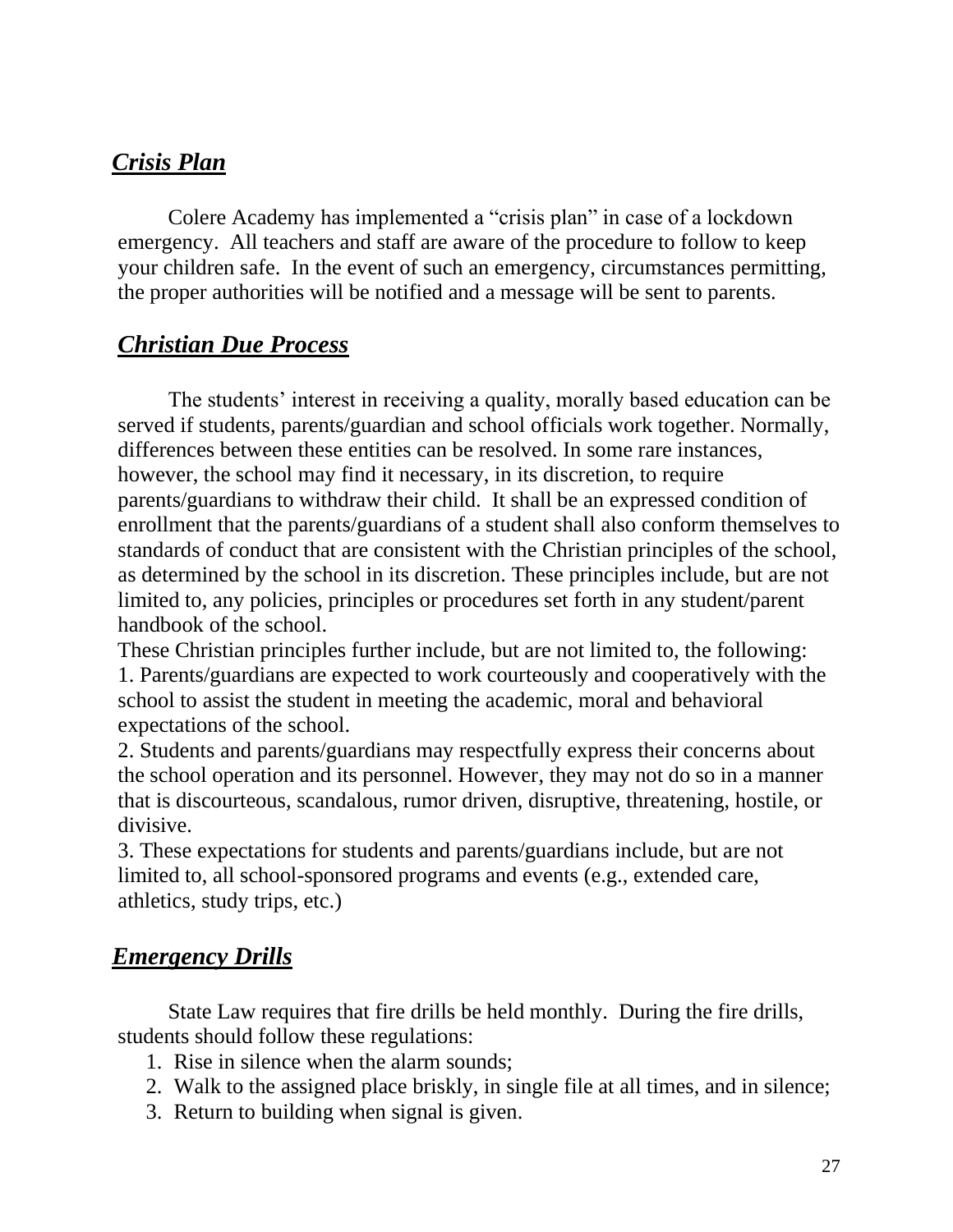Tornado drills are held periodically. The procedures are:

- 1. Rise in silence when the alarm sounds;
- 2. Walk briskly to the assigned place in single file;
- 3. Sit, face wall, and put hands over head;
- 4. Return to classroom when signal is given.

### *Gifts*

Students should not exchange individual gifts at school. This gesture only creates hurt feelings among other students.

Invitations for slumber parties or birthday parties should be sent to the homes of students via the U.S. Mail unless an invitation is being given to every student in the entire grade.

### *Gum*

Students must obtain permission from a teacher before chewing gum at school. Chewing gum should not be distracting to self or others and must be disposed of correctly. Students may lose this privilege if they are not following guidelines set out by the school.

#### *Harassment*

Harassment of any type is not tolerated. The Principal investigates all complaints of harassment. Students involved in harassing behavior face detention, suspension, and/or expulsion.

### *Home-School Communication*

In order to insure all communication from school reaches home in a timely manner, Colere Academy uses a Thursday folder and an email system. Official folders containing correspondence are sent home on Thursdays and should be returned the following school day. A weekly agenda is sent via email on Sundays.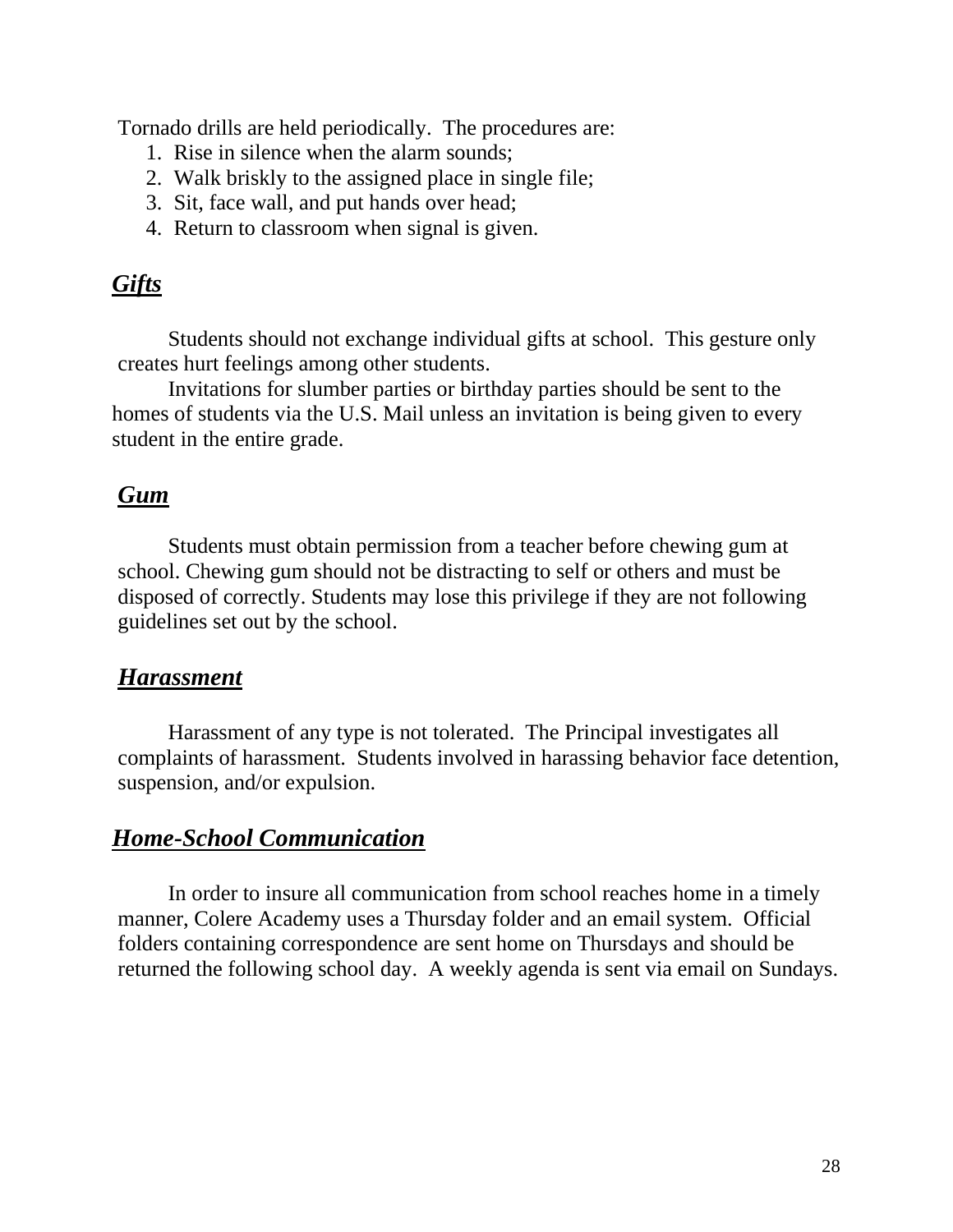### *Life Threatening Situations*

The school reserves the right to act as deemed necessary by the Principal, or their representatives in a perceived life-threatening situation. All actions and circumstances involved will be fully and clearly documented and the parents will be notified immediately. A written copy of the sequence of events, actions and circumstances will also be Staff and students are trained in the emergency management plan.

### *Lost and Found*

Any items found in the school building or on the school grounds should be placed in the Lost and Found basket. **Items placed in the Lost and Found remain there for 10 days. After 10 days, items are donated to charity.**

Students who lose a library book, textbook or workbook must pay the replacement cost of the book plus shipping in order to receive a new copy. Colere Academy is **not responsible** for lost money at school.

## *Off-Campus Conduct*

The administration of Colere Academy reserves the right to discipline its students for off-campus behavior that is not in line with behavior expectations of its students during the course of the school day. This off campus behavior includes, but is not limited to cyber-bullying.

### *Office Records*

Parents/Guardians are requested to notify the School Office in writing of any change of address, custody, home telephone numbers, cell phone numbers, business phone numbers, email addresses and/or phone numbers of emergency contacts. This will guarantee that office records are accurate, complete, and up-todate.

### *Parties*

In lou of parties we may have celebrations to mark certain times of the year, ie. Halloween, Advent, Christmas, Valentine's Day, Lent, etc. These celebrations will most likely not include snacks; however, we will find other ways to celebrate.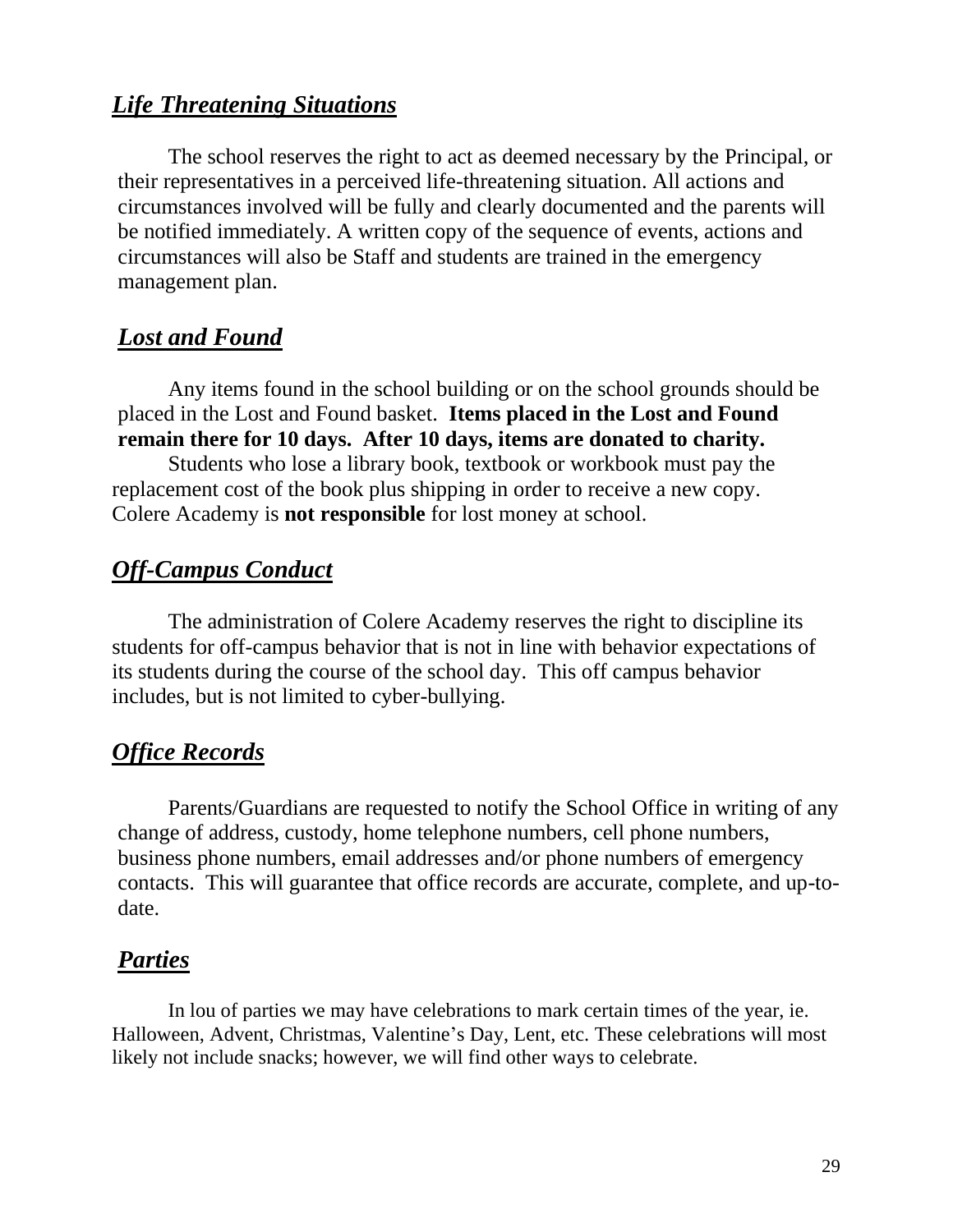## *Pet Policy*

Individuals with a documented need for a service animal or service animals as employed by the school are welcome on the school campus and at school-related activities. All other pets or animals are not allowed on the school campus at any time unless for an administration approved activity. Administration approval is only intended for events in which the presence of animal encourages the learning process. Pets or other animals are not allowed on any school study trip or other school sponsored event, including schoolsponsored social events.

## *Playground Rules*

In the interest of safety and due to the inherent risks of the playground, we make every effort to actively supervise recreational activities. There are both general playground rules and rules specific to various pieces of equipment. Teachers will review these rules with their students at the beginning of the school year, and there will be consequences for poor choices made on the playground.

### *School Hours*

Grades K through 8:  $8:30$  AM  $- 3:30$  PM. Students not in the school at  $8:30$ AM are considered tardy. The school doors are opened for students at 8:00 AM.

Colere Academy offers a Before/After School Care Program. Students who are enrolled in the program must pay a \$10.00 deposit at the time of registration.

Parents are to make arrangements for their child(ren) to arrive at school on time and be picked up at dismissal time.

**Excessive tardies will have a direct impact on a student's academic evaluation and promotion to the next grade.**

### *School Property*

The parent of a child who carelessly destroys or damages any furniture, equipment, buildings, or anyone's personal property will be obligated to pay the full amount of repairs and labor or replacement. Textbooks used by the student must have a proper book cover. No writing in textbooks is permitted. The student will pay a fine or replacement for damaged or lost texts before any final reports, transcripts, or diplomas are presented.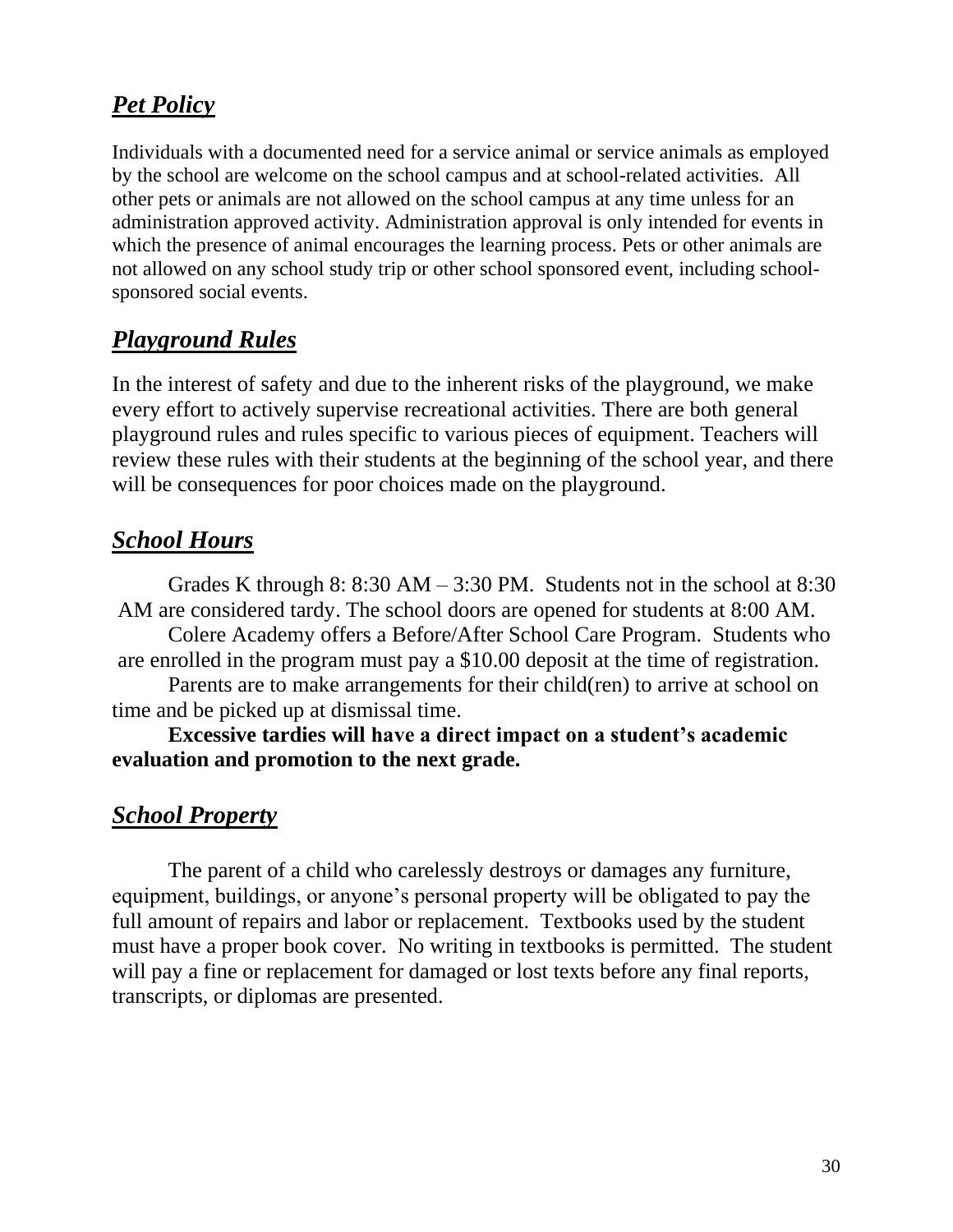### *School Safety*

Colere Academy attempts to provide a safe environment for all individuals. Verbal or written threats made against the physical or emotional well-being of any individual are taken very seriously. Students making such threats **(seriously or in jest or online)** face detention, suspension, and/or expulsion.

Harassment of any type is not tolerated. The staff investigates all complaints of harassment. Students involved in harassing behavior face detention, suspension, and/or expulsion.

### *Service Projects*

 The purpose of the stewardship program for students in Kindergarten through Grade 8 is to provide students with the opportunity to make a difference in our community through various service and support programs

### *Searches*

The school reserves the right to search lockers, desks, book bags, electronic devices and other containers on the campus or at school-sponsored activities with or without the presence of the student. Such searches are intended for the safety and welfare of Colere Academy students and to ensure a safe and uninterrupted learning environment.

### *Sexting*

 Students involved in possession or transmission of inappropriate photos on their cell phones or other electronic devices face suspension and/or expulsion.

#### *Snacks*

Parents should provide their student with a daily snack. All snacks should be as nutritious as possible and be considerate of students in the classroom with allergies. Opportunities for snack will be given between 9:30-10:30 / 2:00-3:00.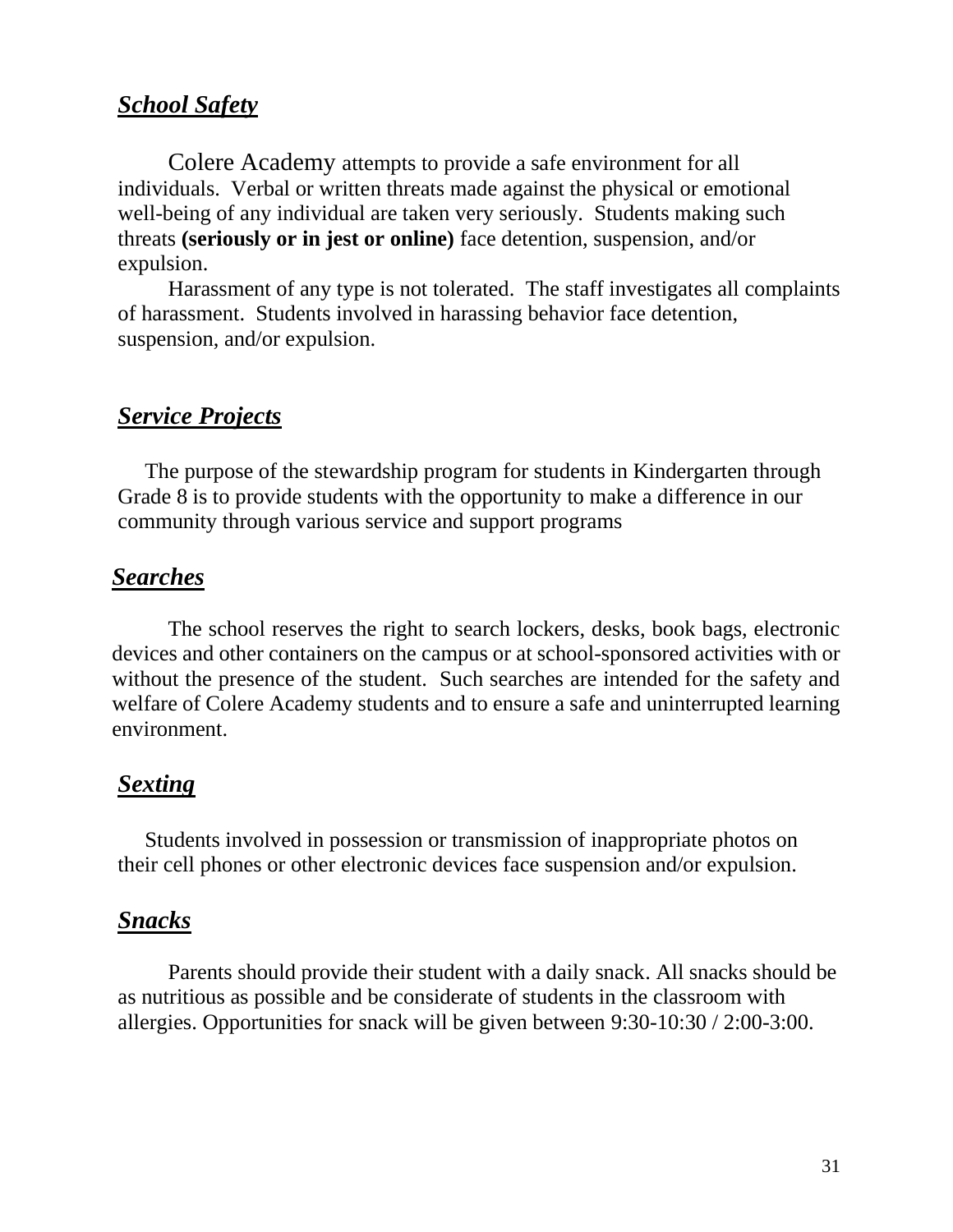### *Student Directory*

A school directory will be provided for each family. **Contact the School Office if you choose to exclude any personal contact information from the Student Directory.** 

### *Student Records*

Colere Academy adheres to the Buckley Amendment (Family Education Rights and Privacy) regarding access to student records. Records of students transferring to other schools will only be sent through the US Mail. No records will be given to parents to transport to the new school.

Students requesting records/transcripts/recommendations must make a five school-day request to the School Office. All forms should be submitted Colere Academy for distribution. Completed forms will be sent via the U.S. Mail. Special handling will require that all postal fees be paid by the parents.

#### **No records of students whose financial commitment is in arrears will be sent to transferring schools.**

### *Stuff Brought From Home*

Items such as, but not limited to, questionable books and pictures, knives, guns, matches, cigarettes, radios, toys, trading cards, laser lights, iPods or other mp3 players, cameras, or anything that will detract from a learning situation are not allowed at school at any time.

The school administration, in accordance with state laws, will determine the appropriate disciplinary measures to be taken concerning the presence of these items in the school. **Items taken away from students will be returned only to the parent(s)/guardian(s).**

**FIDGETS** are the only exception to the preceding rule.

If a recommendation is made by a doctor, parent or teacher stating that a student would benefit from using a fidget in class then the following steps will be taken:

- **1.** Written request for the student to be allowed to use a fidget
- **2.** Meeting with the parent, teacher, and resource specialist.
- **3.** Written plan with guidelines on how the fidget will be used in class.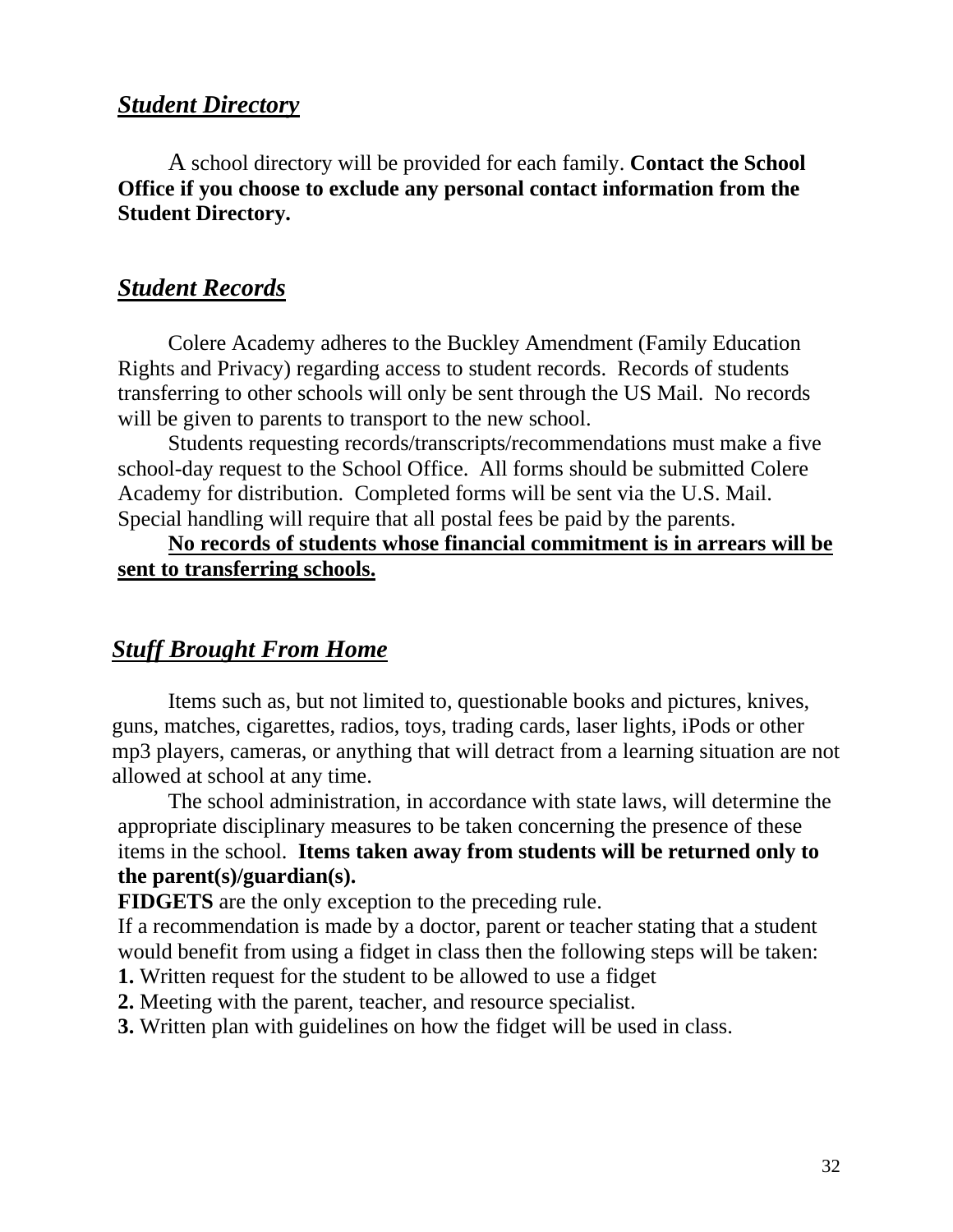### *Supply Lists*

Supply lists are provided before school begins. Students should have all of the required supplies as noted on the list*.* Only those items requested by an "official supply list" or the teacher are to be brought to school.

### *Texting*

Students should at no time be involved in texting during the course of the school day. Students involved in texting at school face detention, suspension and/or expulsion.

### *Title IX*

Colere Academy adheres to the tenets of Title IX: "No person in the United States shall, on the basis of sex, be excluded from participating in, be denied the benefits of, or be subjected to discrimination under any education program or activity receiving federal financial assistance."

### *Transfer of Students*

Notice of withdrawal of a student should be made by the parent in **writing** in advance of the withdrawal date. This enables the school to prepare necessary information and settle accounts. **No student records will be forwarded to another school until Business Office accounts have been settled.** (See previous section on Student Records for transcript information.)

### *Visitors*

School visitors (volunteers, parents, etc.) must come to the main door. For safety and security reasons, each person is required to sign in when he/she enters the building for any reason. **All visitors and/or volunteers are required to wear a designated badge and mask.** Visitors and/or volunteers are to sign out at the time of departure. **Visitors may be asked to show identification in the form of a driver's license or other government issued identification.**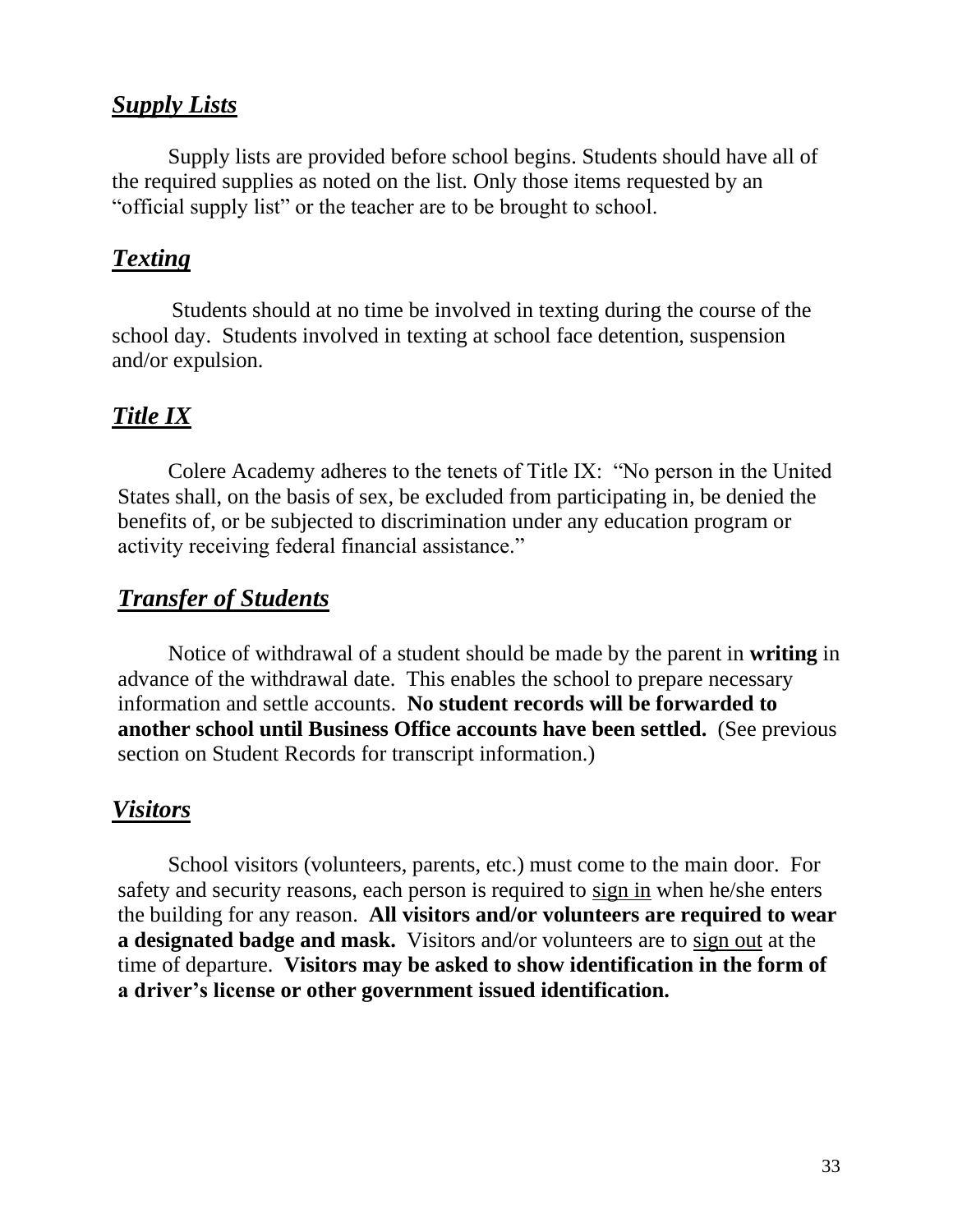### *Volunteers*

 All individuals who volunteer in the school must complete the Volunteer Sign-Up sheet and will be asked to complete a background check.

All volunteers are expected to dress appropriately. Clothing should be modest and neat. **All volunteers must wear a mask for the duration of their visit.**

**All families are expected to do a minimum of 25 volunteer hours for the school year.**

### *Weapons*

No authentic weapons, play weapons, ammunition, or explosives will be allowed anywhere on the school premises at any time. Spray cans, knives, and any other "item" which could be harmful to self or other students are considered weapons.

### *Weather Emergencies*

If it should be necessary to close the school because of weather conditions, an announcement will be made over local television stations and a message will be sent to the home phone, cell phone, and e-mail account listed on a student's file.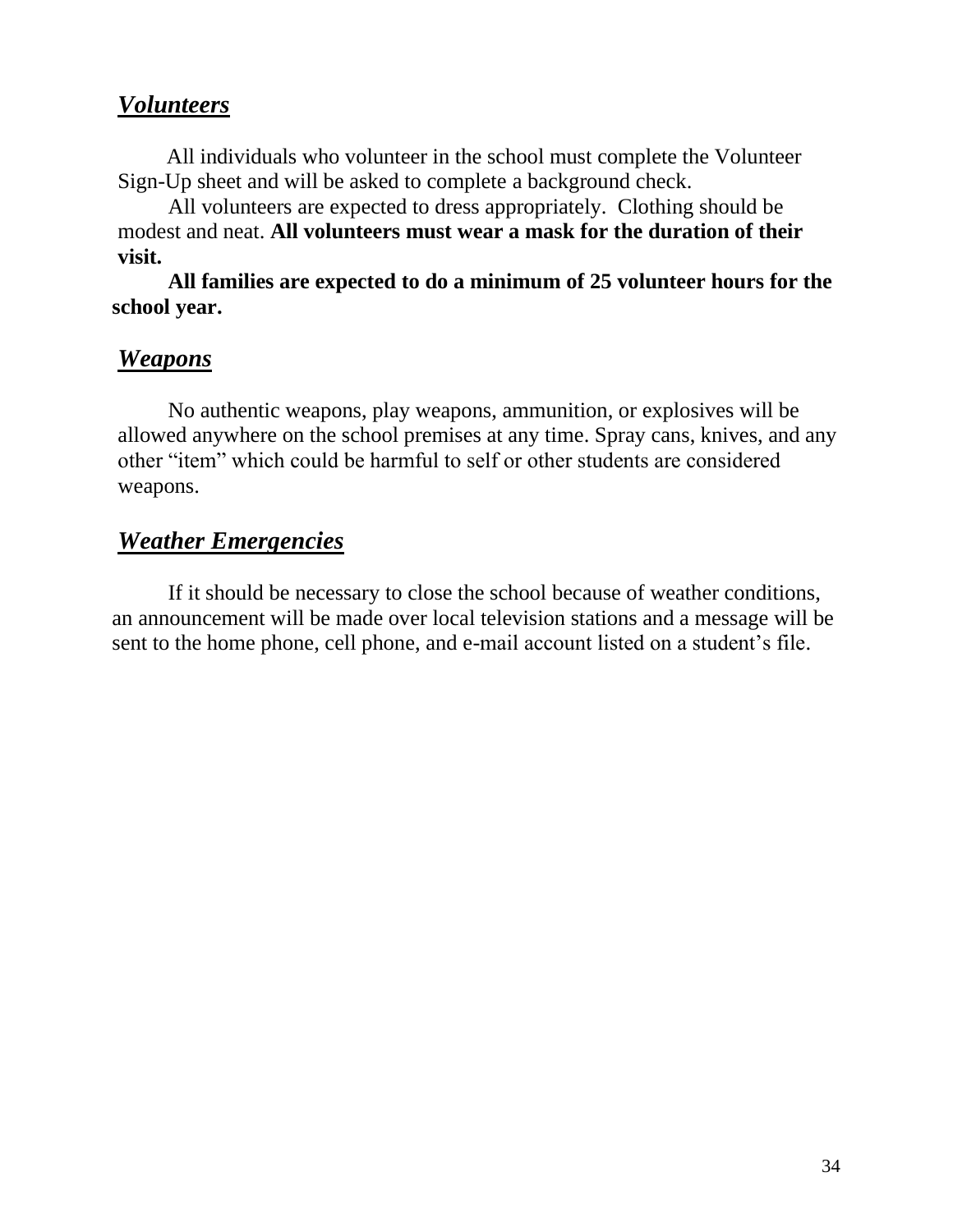## *Health Policy*

Colere Academy shall provide an environment for students to study, interact, and learn. Such an environment shall be reasonably free of hazards that may threaten or endanger the health of our children or educators.

#### **Diabetes**

- 1. Every diagnosed student with diabetes must have on file: *Diabetes Medical Management Plan signed by a physician.*
- 2. When a school has enrolled a student with diabetes, the school will provide training for **two** adults for "Managing Diabetes in Schools". Information on these classes can be found on the State Department of Education Website under Health and Wellness.
- 3. A school will work with parents and the physician to establish necessary documentation for daily insulin and glucose monitoring.
- 4. Each school will establish a local implementation plan appropriate for each student's needs.
- 5. The school will allow the diabetic student to manage his/her care, assessment, and treatment as needed while attending school and or activities. The school will provide a private area where the student may attend to the management of his/her diabetes.
- 6. **Liability Statement:** The school, employees and any other agent of the school will not be held liable while performing and or assisting in the diabetes management plan for individual students.

#### **Immunizations**

Immunizations are required for all students for the current school year.

Every new student enrolled in the state of Oklahoma shall be immunized against vaccine preventable diseases caused by infectious agents in accordance with the immunization schedule adopted by the Oklahoma Department of Health Services. A student who fails to present the required evidence shall not be accepted for enrollment.

The only exception to the forgoing requirement is a medical exemption signed by a licensed physician (M.D. or D.O.) authorized to practice in the State of Oklahoma.\* *Procedures for a Child Needing a Medical Exemption (or for students of continuously enrolled families prior to 2016-2017 school year)*

Parents are required to submit a waiver request for immunization exemptions in writing (Oklahoma Department of Health Form #216A). Parents are referred to schools to obtain the forms. A physician must sign medical exemptions. Parents should then return the entire form to the school. School officials must review the form to ensure that it has been properly completed, is legible, and signed. A copy of the form or statement must be kept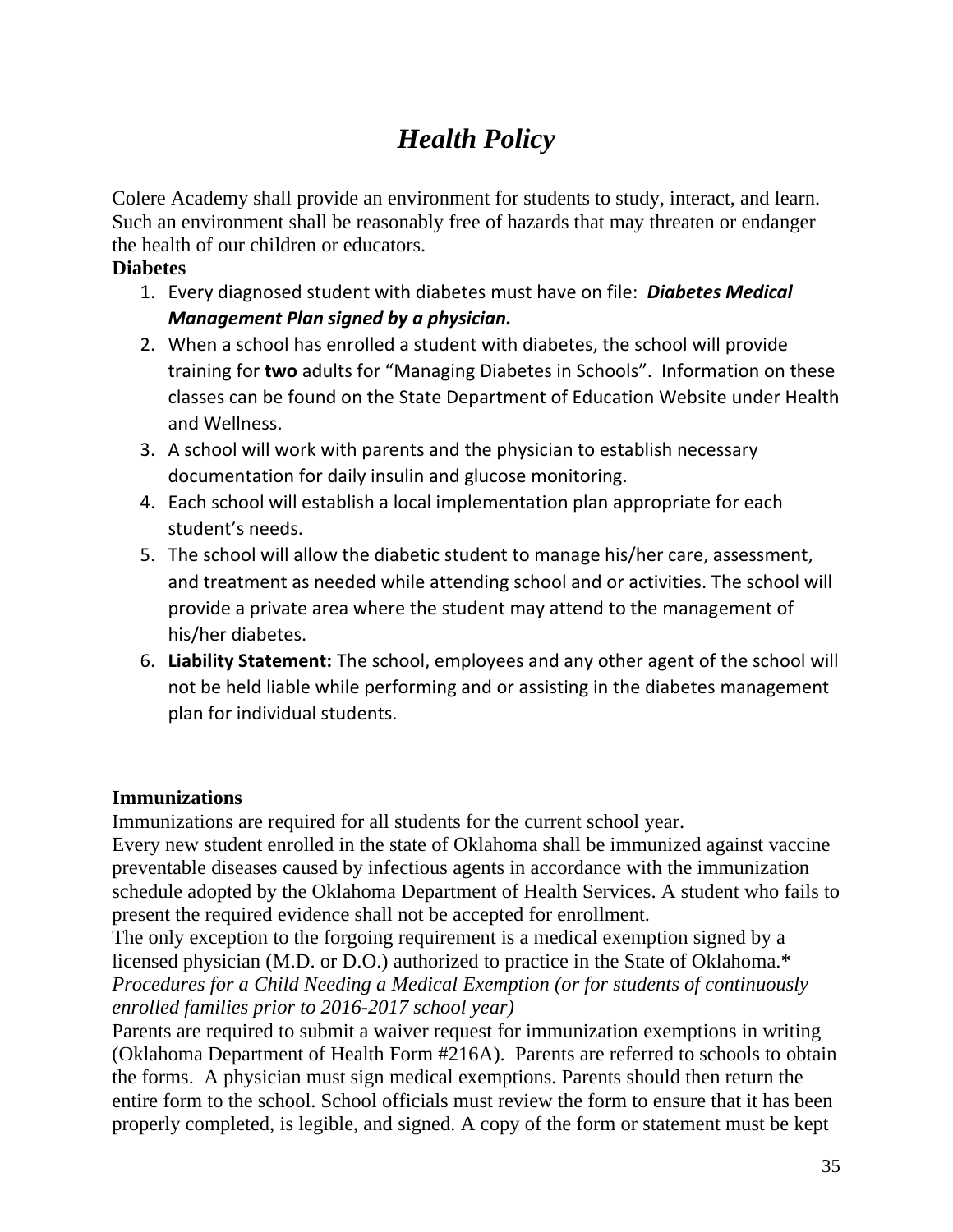on file in the student's cumulative record and a copy must be sent to the Immunization Service for approval.

Parents should be informed that their child might be excluded from school in the event of an outbreak of a disease for which their child is exempted.

Each exemption submitted to the Immunization Service is reviewed for validity and accuracy. If the exemption is determined to be invalid, the form or statement will be returned to the school along with a letter explaining the reason why the exemption is invalid. If the exemption is valid the form is returned to the school marked with an approval stamp. The Immunization Service does not keep a copy of the exemption certificate.

**Oklahoma's immunization law does not require a new exemption form to be filed every year.** It is the policy of the Immunization Service to accept exemption forms filed when the child entered the school system. Exemption forms should accompany children when they transfer between schools. Schools should not keep the exemption form of a transferring student. If a student transfers into Oklahoma schools from another state, an exemption form must be completed to comply with Oklahoma law. If an exemption form has been misplaced, a new form should be completed, but if an exemption form is on file, *an additional form is not needed unless vaccine requirements change for the grade level of the child, such as when new vaccines are added for students entering the 7th grade to which the students does not have a previous exemption.*

If a parent needs a copy of a previously filed exemption form, they must obtain it from the school. If a copy of the original exemption is not available, the parent must complete a new form. The Immunization Service does not provide copies of previously filed exemption forms for parents.

The exemption process must be completed, approved and on file at the school prior to the first day of school or students will not be admitted.

\*See *Dignitas Personae* from the Congregation for the Doctrine of the Faith.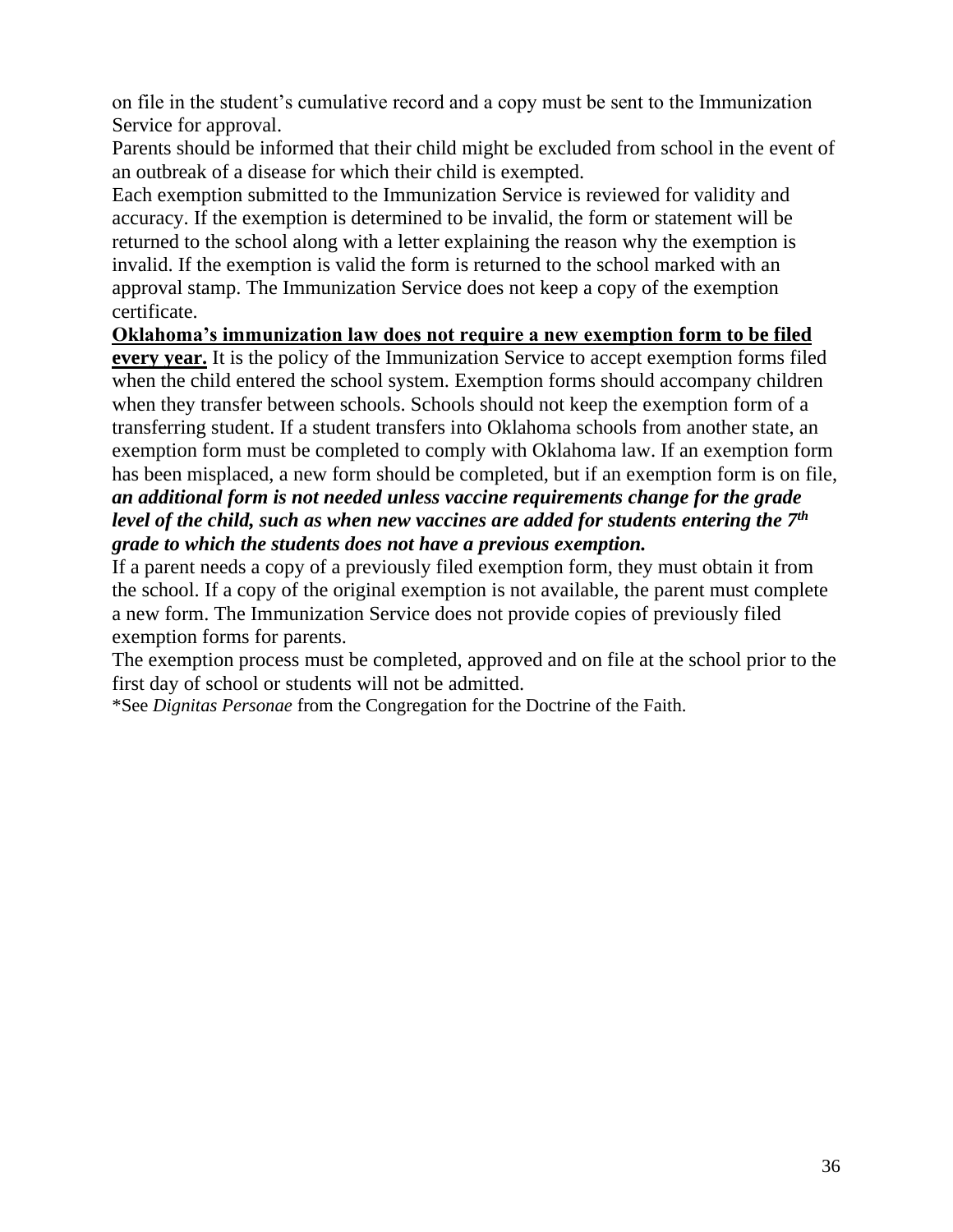## **Covid-19 Information and Release**

"RISKS ASSOCIATED WITH CORONAVIRUS/COVID-19: Coronavirus Disease 2019 (COVID-19) has sickened thousands and killed hundreds in Oklahoma. There is substantial evidence of community spread of COVID19 throughout Oklahoma and most other states. Cook Education Practice is following guidance from the U.S. Centers for Disease Control and Prevention, the Oklahoma State Department of Health and other agencies, and has implemented social distancing measures, increased hand-washing and other hygienic practices, and frequent cleaning of common surfaces. Despite such precautions, the risks associated with transmission of COVID-19 remain high. In addition, the nature of our learning environment makes it impossible to observe all of the recommended precautions all of the time; for example, individuals may not always be six feet apart, surfaces may not always be free of viruses and other infectants, etc. As a result of participation in these activities and proximity to other participants, you or your child will be exposed to the risk of infection of communicable diseases, including COVID-19. Symptoms associated with COVID-19 range from mild to severe, and include fever, cough, difficulty breathing, headache, nausea, severe respiratory distress and death. By signing this form and allowing your child to attend Cook Educational Practice, you knowingly and voluntarily assume the risk associated with participation."

#### **Covid-19 Plan Guidelines for Cook Education Practice:**

- 1. Total number of people present shall be consistent with all applicable state and local orders.
- 2. Before leaving home in the morning, families and school staff must screen ALL household members (even those not attending) for COVID-19 symptoms, including a temperature check. If anyone in the household has any symptoms/fever over 100ºF/known exposure to COVID-19, no one in that household may attend.
- 3. If upon arriving at school there is reasonable concern that a student has any symptoms/fever over 100ºF/known exposure to COVID-19, a staff member will take a temperature with a temporal scan thermometer which shall be sanitized between people.
- 4. All households shall follow current CDC and Oklahoma Department of Health guidelines regarding exposures, testing, isolating, reporting, etc. for COVID-19.
- 5. Appropriate social distancing (six feet or more between people) is required for adults at dropoff/pickup and is encouraged among children.
- 6. Healthy hygiene practices such as frequent hand washing shall be implemented regularly throughout the day. Children shall be trained in thorough hand washing practices and reminded not to touch their faces, and these practices shall be reinforced at school and at home by families.
- 7. Increased cleaning will occur. This includes regular disinfection of frequently touched surfaces such as door handles, faucets, soap dispensers, counters, tabletops, sinks, toilets, and light switches.
- 8. Activities and procedures shall be adjusted to limit sharing of toys, supplies, equipment, etc., especially indoors. Families should not bring any toys from home, and all items that are not easily sanitized (such as stuffed animals) shall be put away.
- 9. When the weather permits, windows shall be open to increase ventilation of the building. Fans may also be used to increase ventilation.
- 10. Families should send water bottles, lunch, and snacks for their children. No beverages or food shall be shared. Social distancing shall be emphasized while eating, with thorough hand washing before and after.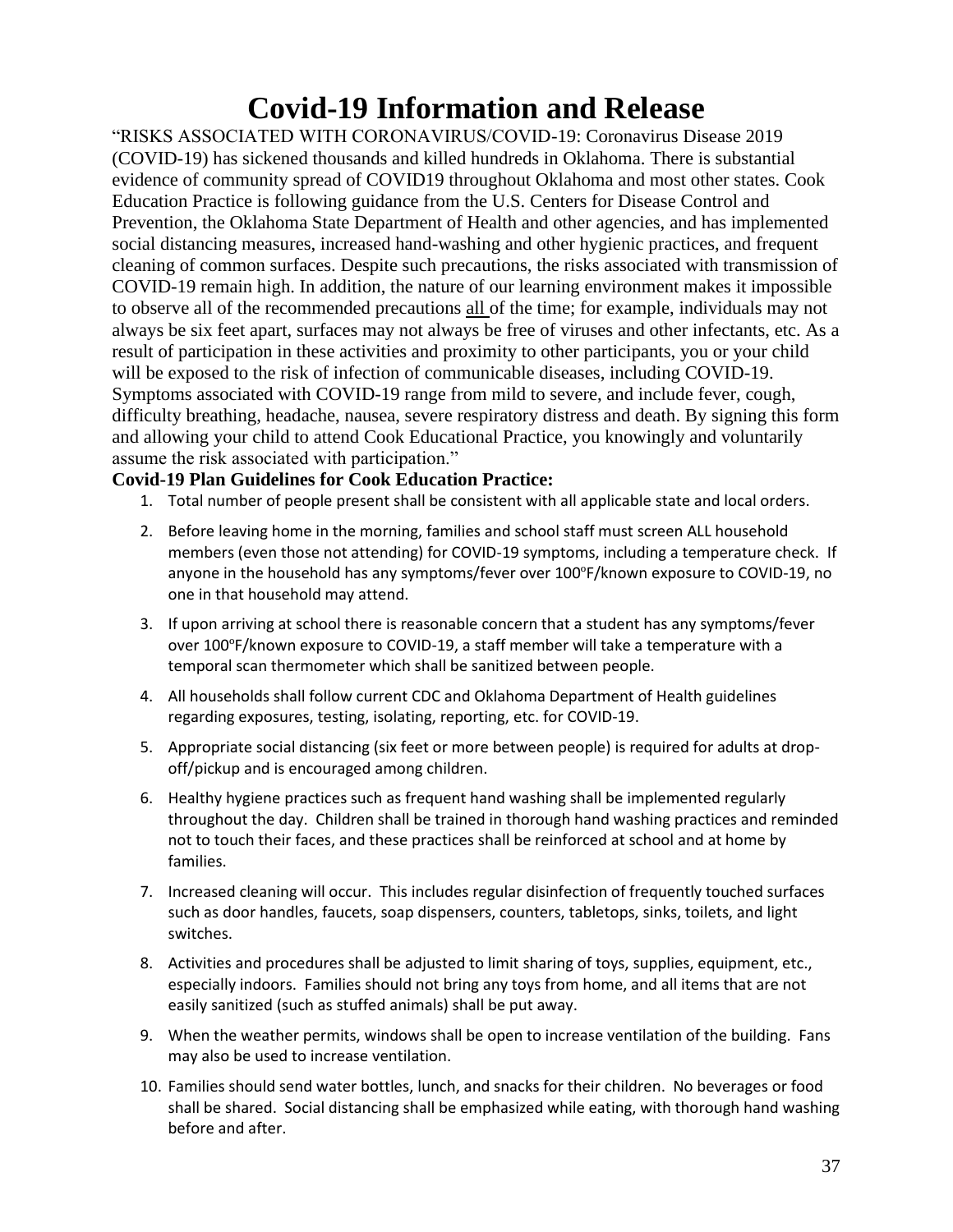- 11. Families with members at higher risk for severe illness should consider current CDC guidelines and Oklahoma Department of Health information to decide whether or not to attend in person. Even with increased health and sanitation practices, risk of exposure to the virus cannot be completely eliminated. Alternatives such as an online Zoom program shall be available for any family who does not wish to attend in person at any point during the pandemic and shall be available to all families during times that school is temporarily closed due to state or local orders.
- 12. These policies have been created based on CDC guidelines and shall remain in effect throughout the pandemic. They may be adjusted in accordance with changes in local, state, and national policies over time. Please share relevant new information with Jacque Cook if you think that the policies need additions/changes to help ensure the health and safety of all our families.

By signing this form and allowing your child to attend Cook Education Practice:

I RELEASE THE SCHOOL AND ALL OFFICIAL REPRESENTATIVES OF THE SCHOOL FROM ANY AND ALL LIABILITY TO THE EXTENT PERMITTED BY LAW.

Student Name:  $DATE:$ 

Parent/Guardian Name:

Parent/Guardian Signature: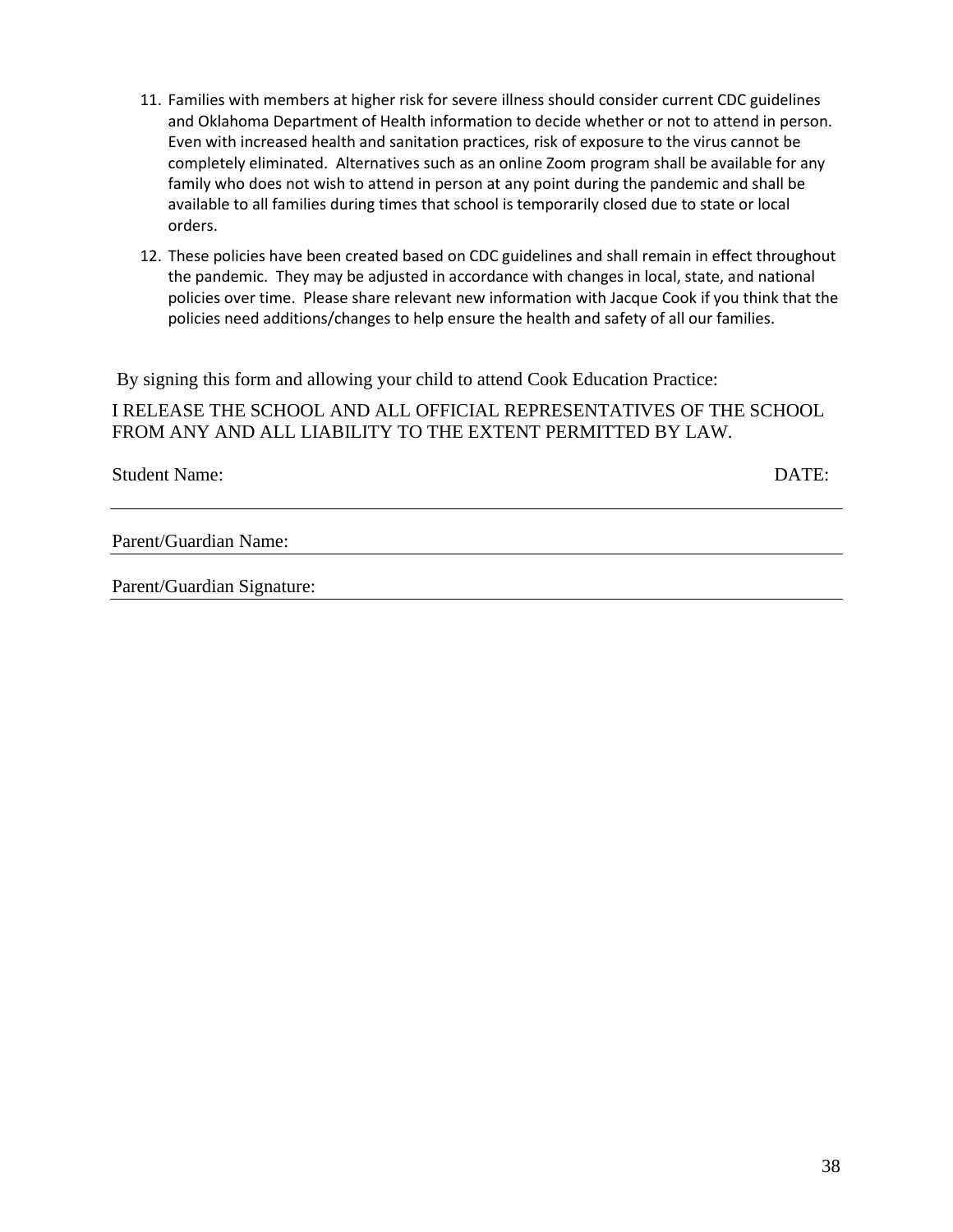## *Colere Academy* **response to Covid 19**

**1. Before leaving home in the morning, families and school staff must screen ALL household members (even those not attending) for COVID-19 symptoms, including a temperature check. If anyone in the household has any symptoms/fever over 100ºF/known exposure to COVID-19, no one in that household may attend.** 

**2. If upon arriving at school there is reasonable concern that at student has any symptoms/fever over 100ºF/known exposure to COVID-19, a staff member will take a temperature**



**It is expected that all families with students attending Colere Academy shall follow current CDC and Oklahoma Department of Health guidelines regarding exposures, testing, isolating, reporting, etc. for COVID-19.**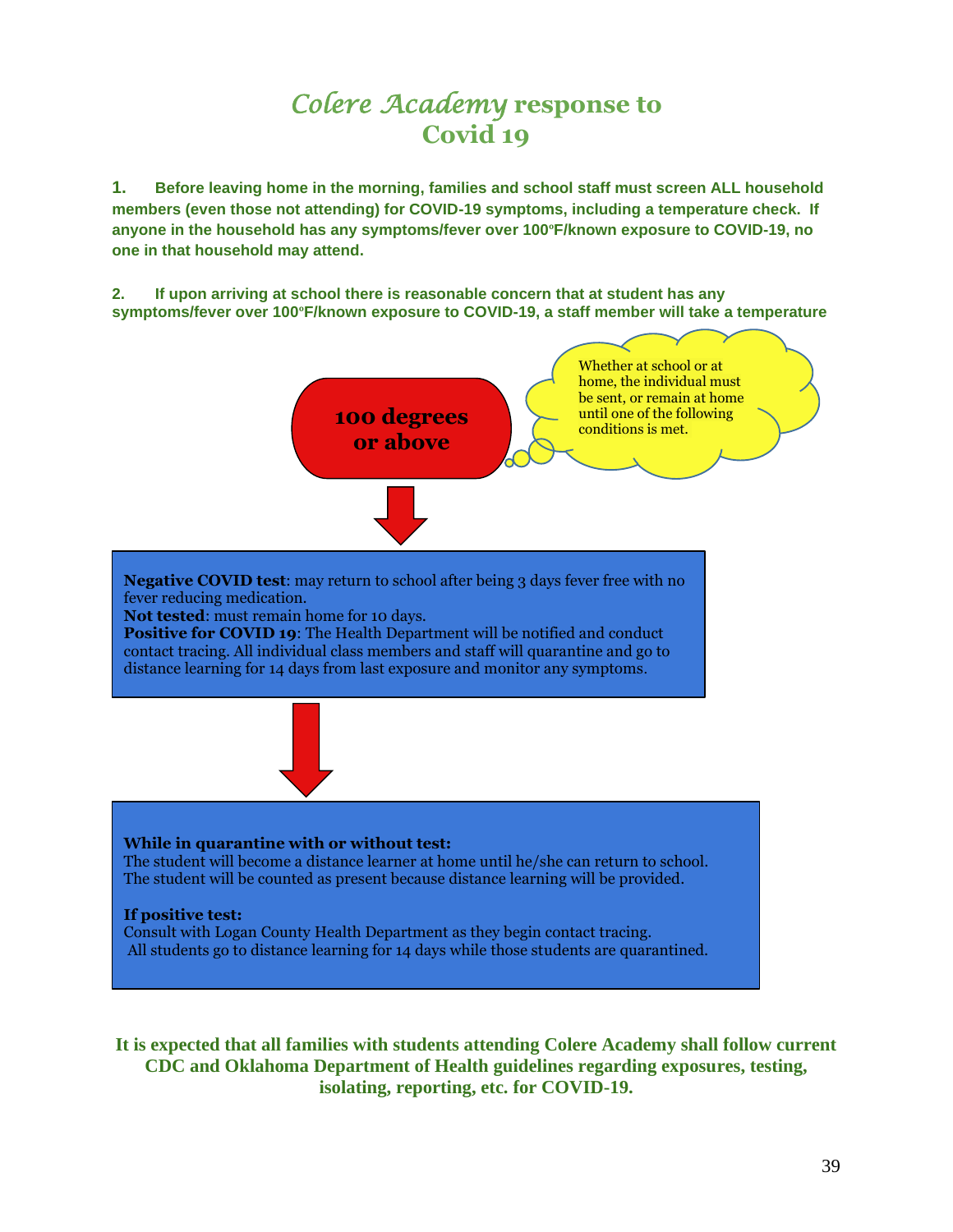

#### **FAMILY NAME (PLEASE PRINT) \_\_\_\_\_\_\_\_\_\_\_\_\_\_\_\_\_\_\_\_\_\_\_\_\_\_\_\_\_\_\_\_\_\_**

#### **Handbook Agreement**

Dear Parent/Guardian:

This handbook serves as a contract between the school and the family. Please read it carefully, and if your child is old enough, have them read it also. The Principal retains the right to amend the handbook for just cause. Notice will be promptly sent if/when changes are made. Please sign and return the slip below to the school as soon as possible.

We have read and do accept the guidelines/policies as stated in this handbook.

| Signature of Parent/Guardian | Date              |
|------------------------------|-------------------|
|                              | Grade: _________  |
|                              | Grade: __________ |
|                              | Grade: __________ |
|                              | Grade: _________  |
|                              | Grade: __________ |

#### **Computer and Internet Agreement**

Student: I have read the terms and conditions of the Colere Academy computer and Internet policy and understand that Internet access is provided for educational purposes only. I agree to abide by the terms and conditions, and I understand that any violation of computer policy may result in the suspension of privileges and/or consequences deemed necessary by the school.

Parent/Guardian: I have read the terms and conditions of the Colere Academy computer and Internet policy and give permission for my child to access the computer system and Internet in accordance with the provisions of the policy. Although I understand that Colere Academy has taken precautions to circumvent student access to questionable materials, I recognize that it is not always possible to restrict complete access to all materials and I will not hold Colere Academy responsible for materials acquired on the Internet. I have discussed proper usage with my child.

\_\_\_\_\_\_\_\_\_\_\_\_\_\_\_\_\_\_\_\_\_\_\_\_\_\_ \_\_\_\_\_\_\_\_\_\_ Signature of Parent/Guardian and Date Date